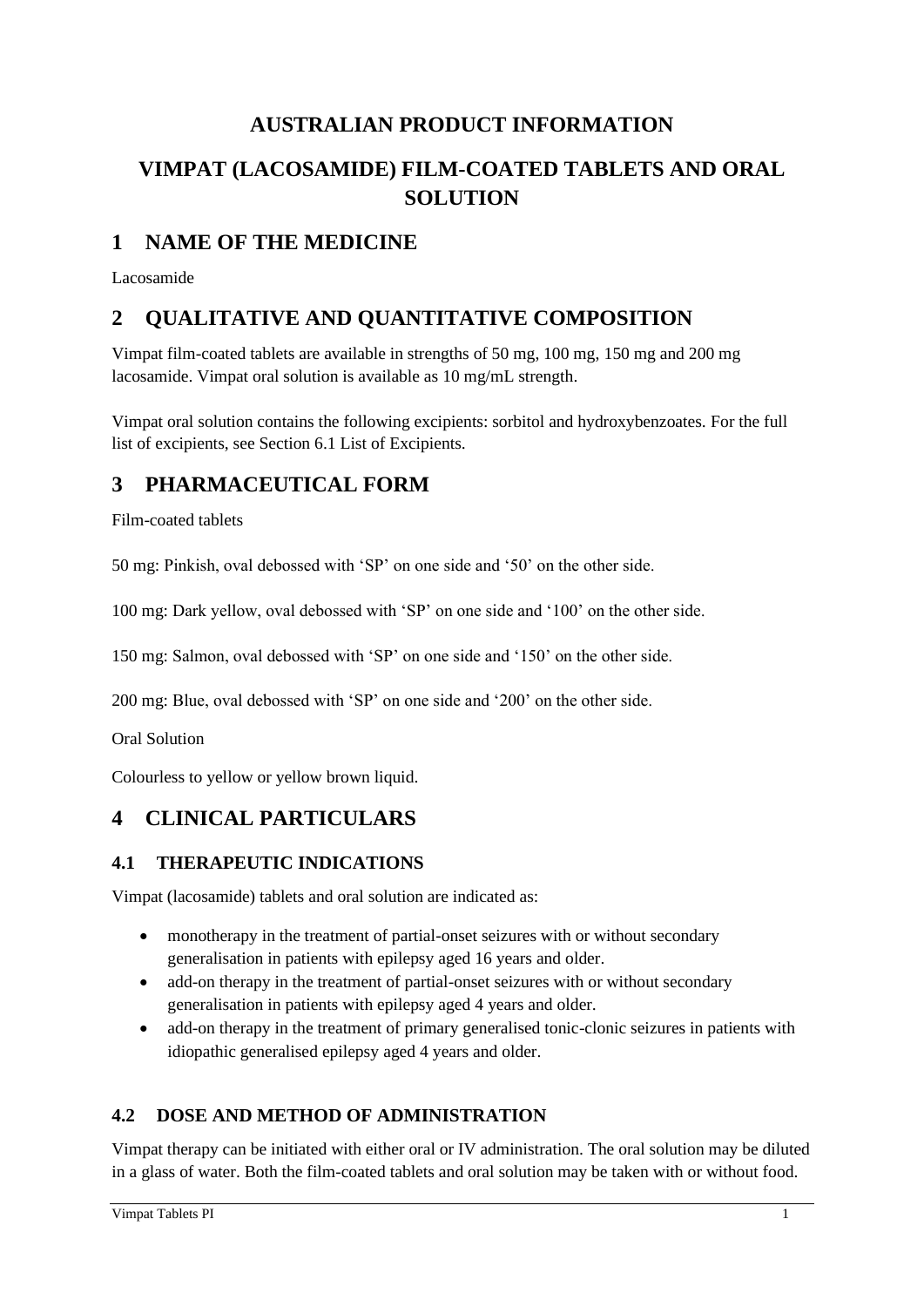The film-coated tablets must not be divided.

A nasogastric tube or gastrostomy tube may be used when administering the oral solution. The nasogastric tube or gastrostomy tube should be flushed (twice the volume of dead space) after the product delivery to ensure the correct the dose of lacosamide is administered.

Conversion to or from oral and IV administration can be done directly without titration. The total daily dose and twice daily administration should be maintained.

In accordance with current clinical practice, if Vimpat has to be discontinued, it is recommended this be done gradually (e.g. taper the daily dose by 200 mg/week).

The following table summarises the recommended dose for Vimpat tablets and oral solution. More details are provided below.

|                                                   | Monotherapy (partial-onset seizures)                                                                       |                                                      | Add-on therapy (partial-onset seizures or primary<br>generalised tonic-clonic seizures) |                                                                                                                                                      |  |
|---------------------------------------------------|------------------------------------------------------------------------------------------------------------|------------------------------------------------------|-----------------------------------------------------------------------------------------|------------------------------------------------------------------------------------------------------------------------------------------------------|--|
|                                                   | <b>Adults</b>                                                                                              | <b>Adolescents below</b><br>16 years and<br>children | <b>Adolescents and</b><br>children weighing 50 kg<br>or more, and adults                | children (from 4 years<br>of age or adolescents<br>weighing less than 50kg                                                                           |  |
| <b>Starting dose</b>                              | $200$ mg/day                                                                                               | NOT INDICATED                                        | $100$ mg/day                                                                            | $2$ mg/kg/day                                                                                                                                        |  |
| <b>Single loading</b><br>dose<br>(if applicable)  | $200$ mg                                                                                                   |                                                      | $200$ mg                                                                                | <b>NOT RECOMMENDED</b>                                                                                                                               |  |
| <b>Titration</b><br><i>(incremental</i><br>steps) | 50 mg twice a day<br>$(100 \text{ mg/day})$ at<br>weekly intervals                                         |                                                      | 50 mg twice a day<br>$(100 \text{ mg/day})$ at weekly<br>intervals                      | 2 mg/kg/day every week                                                                                                                               |  |
| <b>Maximum</b><br>recommended<br>dose             | up to 600 mg/day                                                                                           |                                                      | up to 400 mg/day                                                                        | up to 12 mg/kg/day<br>$\bullet$<br>(in children<br>weighing $<$ 30 kg)<br>up to 8 mg/kg/day<br>(in children<br>weighing from 30 to<br>under $50$ kg) |  |
| <b>Conversion to</b><br>monotherapy               | gradual withdrawal of<br>the concomitant<br>antiepileptic drugs over<br>at least 6 weeks is<br>recommended |                                                      | <b>NOT INDICATED</b><br>(except for adults, see<br>first column)                        | <b>NOT INDICATED</b>                                                                                                                                 |  |

### **Adults**

## *Monotherapy (partial-onset seizures)*

Vimpat must be taken twice a day. The recommended starting dose is 100 mg twice a day.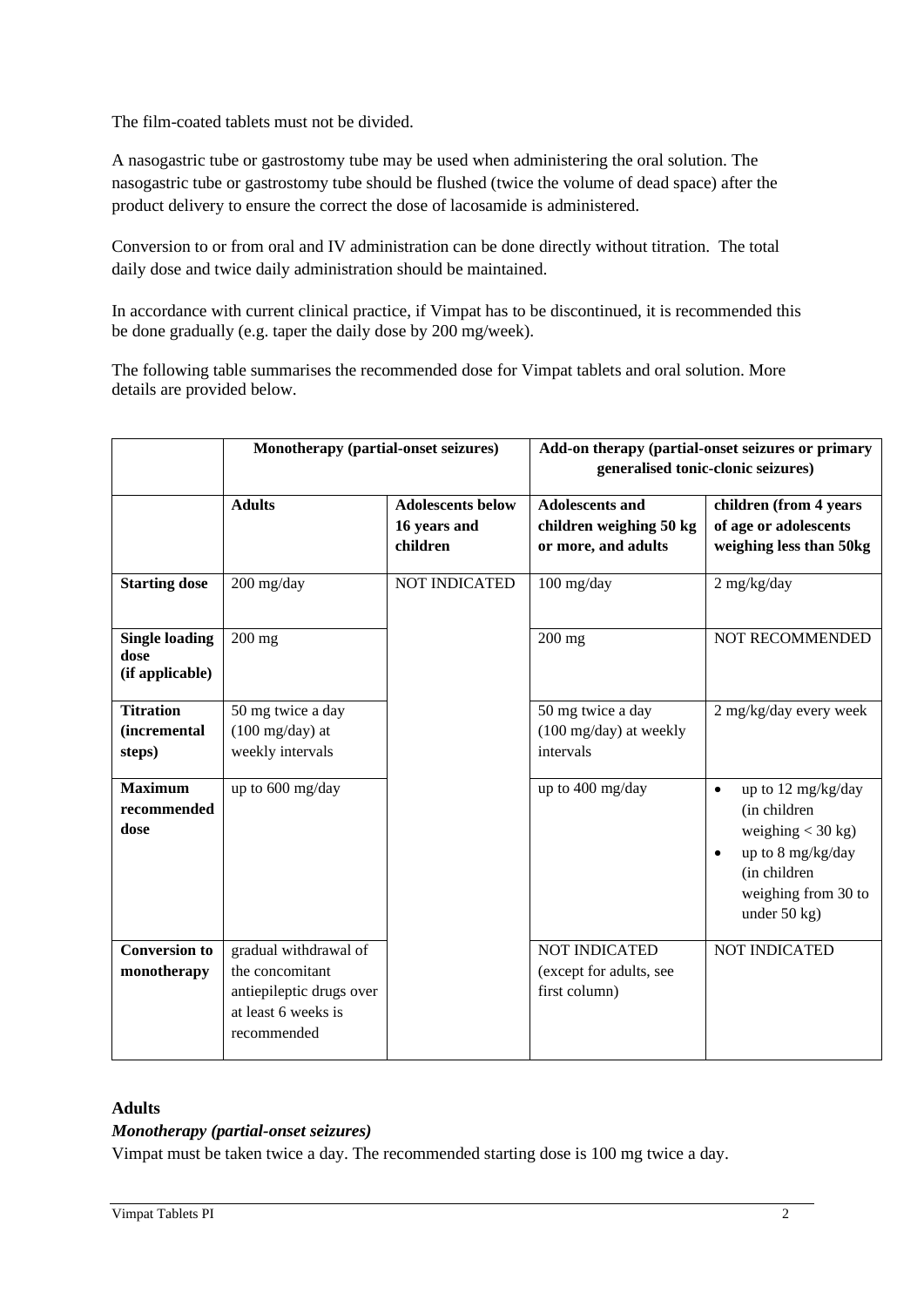Depending on response and tolerability, the dose can be further increased by 50 mg twice a day every week, to a maximum recommended daily dose of 600 mg (300 mg twice a day).

In patients having reached a dose greater than 400 mg/day and who need an additional antiepileptic drug, the dosage that is recommended for add-on therapy below should be followed.

## *Add-on Therapy (partial-onset seizures or primary generalised tonic-clonic seizures)*

Vimpat must be taken twice a day. The recommended starting dose is 50 mg twice a day which should be increased to an initial therapeutic dose of 100 mg twice a day after one week.

Depending on response and tolerability, the maintenance dose can be further increased by 50 mg twice a day every week, to a maximum recommended daily dose of 400 mg (200 mg twice a day).

## *Add-on Therapy converting to monotherapy (partial-onset seizures)*

For patients on add-on therapy who will convert to lacosamide monotherapy, once the maintenance dose has been administered for at least 3 days, a gradual withdrawal of the concomitant antiepileptic drugs over at least 6 weeks is recommended. If the patient is on more than one antiepileptic drug, the antiepileptic drugs should be withdrawn sequentially. Safety and efficacy of lacosamide have not been established for simultaneous conversion to monotherapy from two or more concomitant antiepileptic drugs.

## *Initiation of lacosamide treatment with a loading dose (partial-onset seizures or primary generalised tonic-clonic seizures)*

Lacosamide treatment may also be initiated with a single loading dose of 200 mg, followed approximately 12 hours later by a 100 mg twice daily (200 mg/day) maintenance dose regimen. Subsequent dose adjustment should be performed according to individual response and tolerability as described above. A loading dose should be administered under medical supervision with consideration of the lacosamide pharmacokinetics (see Section 5.2 Pharmacokinetic properties) and the potential for increased incidence of CNS adverse reactions (see Section 4.8 Adverse Effects (Undesirable effects)). Administration of a loading dose has not been studied in acute conditions such as status epilepticus.

## **Use in children**

Lacosamide is **not indicated** for monotherapy in children and is **not recommended** for use in children below the age of 4 as there is limited data on safety and efficacy in these age groups. The physician should prescribe the most appropriate formulation and strength according to weight and dose.

The dosage in children and adolescents is based on PK modelling targeting plasma concentrations in the same range as in adults.

# *Add-on therapy (partial-onset seizures or primary generalised tonic-clonic seizures)* Adolescents and children weighing 50 kg or more

Dosage is the same as in adults (see above).

## Children from 4 years of age or adolescents weighing less than 50kg)

The recommended starting dose is 2 mg/kg/day which should be increased to an initial therapeutic dose of 4 mg/kg/day after one week.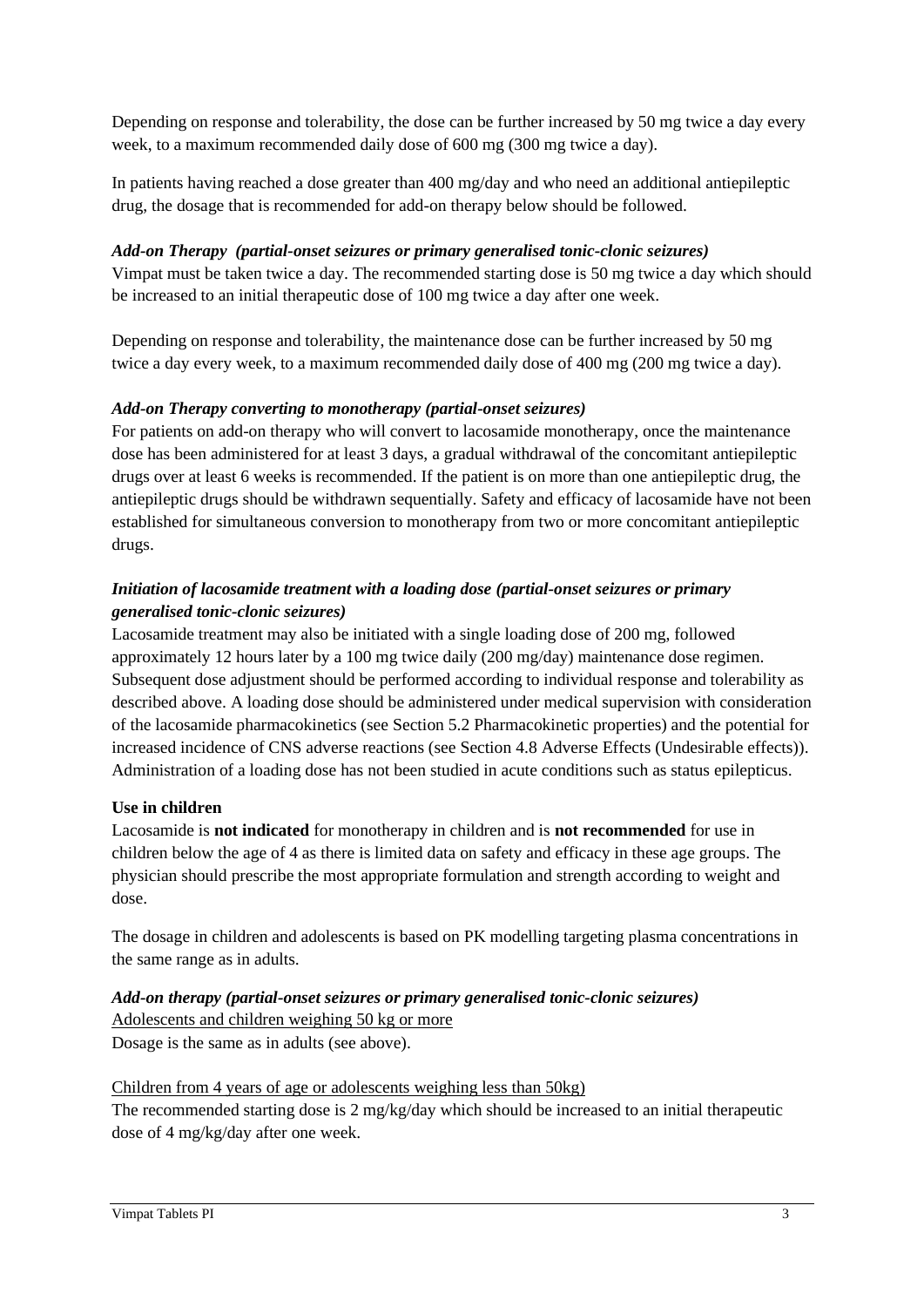Depending on response and tolerability, the maintenance dose can be further increased by 2 mg/kg/day every week. In children weighing less than 30 kg, due to an increased clearance compared to adults, a maximum dose of up to 12 mg/kg/day is recommended. In children weighing from 30 to under 50 kg, a maximum dose of 8 mg/kg/day is recommended, although in open-label studies (see Section 4.8 Adverse effects (Undesirable effects) and Section 5.2 Pharmacokinetic properties) a dose up to 12 mg/kg/day has been used by a small number of these children. The maintenance dose should be gradually adjusted until the optimal response is obtained.

Dosage in adolescents or children 50 kg or greater is the same as in adults (see above).

#### *Loading dose*

Loading dose has not been studied in children.

However, **for add-on therapy** in adolescents or children weighing 50 kg or greater, lacosamide treatment may also be initiated with a single loading dose. Dosage is the same as in adults (see above). A loading dose should be administered under medical supervision with consideration of the lacosamide pharmacokinetics (see Section 5.2 Pharmacokinetic properties) and the potential for increased incidence of CNS adverse reactions (see Section 4.8 Adverse effects (Undesirable effects)). Administration of a loading dose has not been studied in acute conditions such as status epilepticus.

#### **Use in patients with impaired renal function**

No dose adjustment is necessary in mild to moderate renally impaired adult patients ( $Cl<sub>Cr</sub> > 30$ ) mL/min). Based on data in adults, no dose adjustment is necessary in paediatric patients with mild to moderate renal impairment (CLCR > 30 ml/min). A maximum dose of 250 mg/day is recommended for adult patients with severe renal impairment ( $Cl_{Cr} \leq 30$  mL/min) and in adult patients with endstage renal disease. In paediatric patients with severe renal impairment (CLCR  $\leq$ 30 ml/min) and in those with endstage renal disease, a reduction of 25% of the maximum dose is recommended. For patients requiring haemodialysis a supplement of up to 50% of the divided daily dose directly after the end of haemodialysis is recommended. Treatment of patients with end-stage renal disease should be made with caution as there is little clinical experience and accumulation of a metabolite (with no known pharmacological activity). In all patients with renal impairment, the dose titration should be performed with caution (see Section 5.2 Pharmacokinetic Properties, Pharmacokinetics in special patient groups).

#### **Use in patients with impaired hepatic function**

A maximum dose of 300 mg/day is recommended for patients with mild to moderate hepatic impairment. The dose titration in these patients should be performed with caution considering coexisting renal impairment. Based on data in adults, in paediatric patients with mild to moderate hepatic impairment a reduction of 25% of the maximum dose should be applied. The pharmacokinetics of lacosamide has not been evaluated in severely hepatic impaired patients (see Section 5.2 Pharmacokinetic Properties, Pharmacokinetics in special patient groups). Lacosamide should be administered to patients with severe hepatic impairment only when the expected therapeutic benefits outweigh the possible risks, and the dosage and administration need to be adjusted while carefully observing the symptoms of patient.

## **Use in elderly (65 years and older)**

No dose reduction is necessary in elderly patients. Age associated decreased renal clearance should be considered in elderly patients (see 'Use in patients with impaired renal function' above and Section 5.2 Pharmacokinetic Properties, Pharmacokinetics in special patient groups).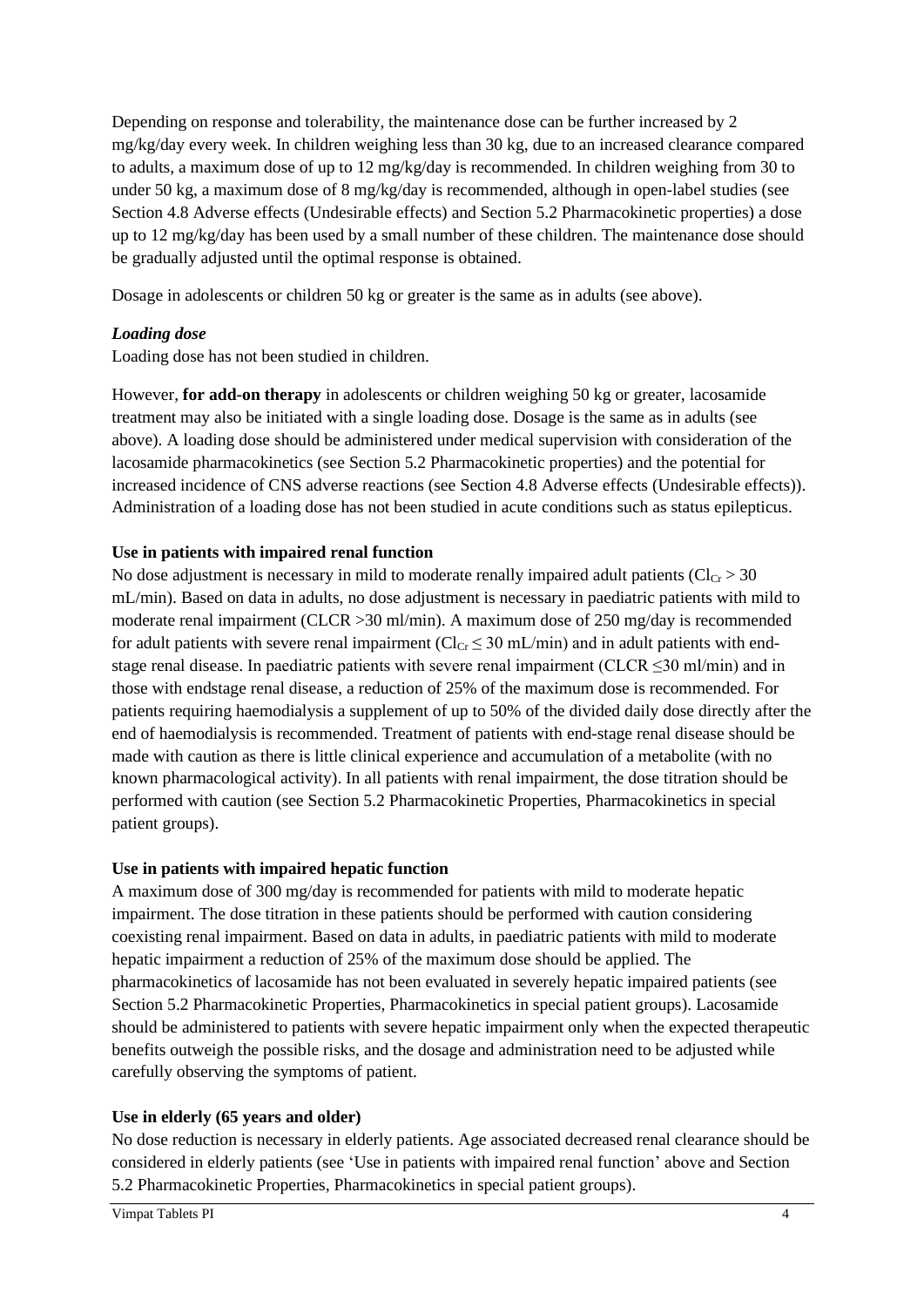# **4.3 CONTRAINDICATIONS**

Hypersensitivity to the active substance or to any of the excipients.

Known second or third degree atrioventricular (AV) block.

## **4.4 SPECIAL WARNINGS AND PRECAUTIONS FOR USE**

Vimpat (lacosamide) oral solution contains aspartame, a source of phenylalanine, which may be harmful for people with phenylketonuria.

#### **Suicidal behaviour and ideation**

Antiepileptic drugs, including lacosamide, increase the risk of suicidal thoughts or behaviour in patients taking these drugs for any indication. Patients treated with any AED for any indication should be monitored for the emergence or worsening of depression, suicidal thoughts or behaviour, and/or any unusual changes in mood or behaviour.

Pooled analyses of 199 placebo-controlled clinical trials (mono- and adjunctive therapy) of 11 different AEDs showed that patients randomised to one of the AEDs had approximately twice the risk (adjusted Relative Risk 1.8, 95% CI: 1.2, 2.7) of suicidal thinking or behaviour compared to patients randomised to placebo. In these trials, which had a median treatment duration of 12 weeks, the estimated incidence rate of suicidal behaviour or ideation among 27,863 AED treated patients was 0.43%, compared to 0.24% among 16,029 placebo treated patients, representing an increase of approximately one case of suicidal thinking or behaviour for every 530 patients treated. There were four suicides in drug treated patients in the trials and none in placebo treated patients, but the number is too small to allow any conclusion about drug effect on suicide.

The increased risk of suicidal thoughts or behaviour with AEDs was observed as early as one week after starting drug treatment with AEDs and persisted for the duration of treatment assessed. Because most trials included in the analysis did not extend beyond 24 weeks, the risk of suicidal thoughts or behaviour beyond 24 weeks could not be assessed.

The risk of suicidal thoughts or behaviour was generally consistent among drugs in the data analysed. The finding of increased risk with AEDs of varying mechanisms of action and across a range of indications suggests that the risk applies to all AEDs used for any indication. The risk did not vary substantially by age (5-100 years) in the clinical trials analysed. Table 1 shows absolute and relative risk by indication for all evaluated AEDs.

| <b>Indication</b> | <b>Placebo patients</b><br>with events/1000<br><i>patients</i> | Drug patients<br>with events/1000<br><i>patients</i> | <b>Relative Risk:</b><br>Incidence of events in<br>Drug<br>patients/incidence in<br><b>Placebo patients</b> | <b>Risk Difference:</b><br><b>Additional Drug</b><br>patients with<br>events per 1000<br>patients |
|-------------------|----------------------------------------------------------------|------------------------------------------------------|-------------------------------------------------------------------------------------------------------------|---------------------------------------------------------------------------------------------------|
| Epilepsy          | 1.0                                                            | 3.4                                                  | 3.5                                                                                                         | 2.4                                                                                               |
| Psychiatric       | 5.7                                                            | 8.5                                                  | 1.5                                                                                                         | 2.9                                                                                               |
| Other             | 1.0                                                            | 1.8                                                  | 1.9                                                                                                         | 0.9                                                                                               |
| Total             | 2.4                                                            | 4.3                                                  | 1.8                                                                                                         | 1.9                                                                                               |

|  | Table 1 - Risk by indication for antiepileptic drugs in the pooled analysis |  |
|--|-----------------------------------------------------------------------------|--|
|  |                                                                             |  |
|  |                                                                             |  |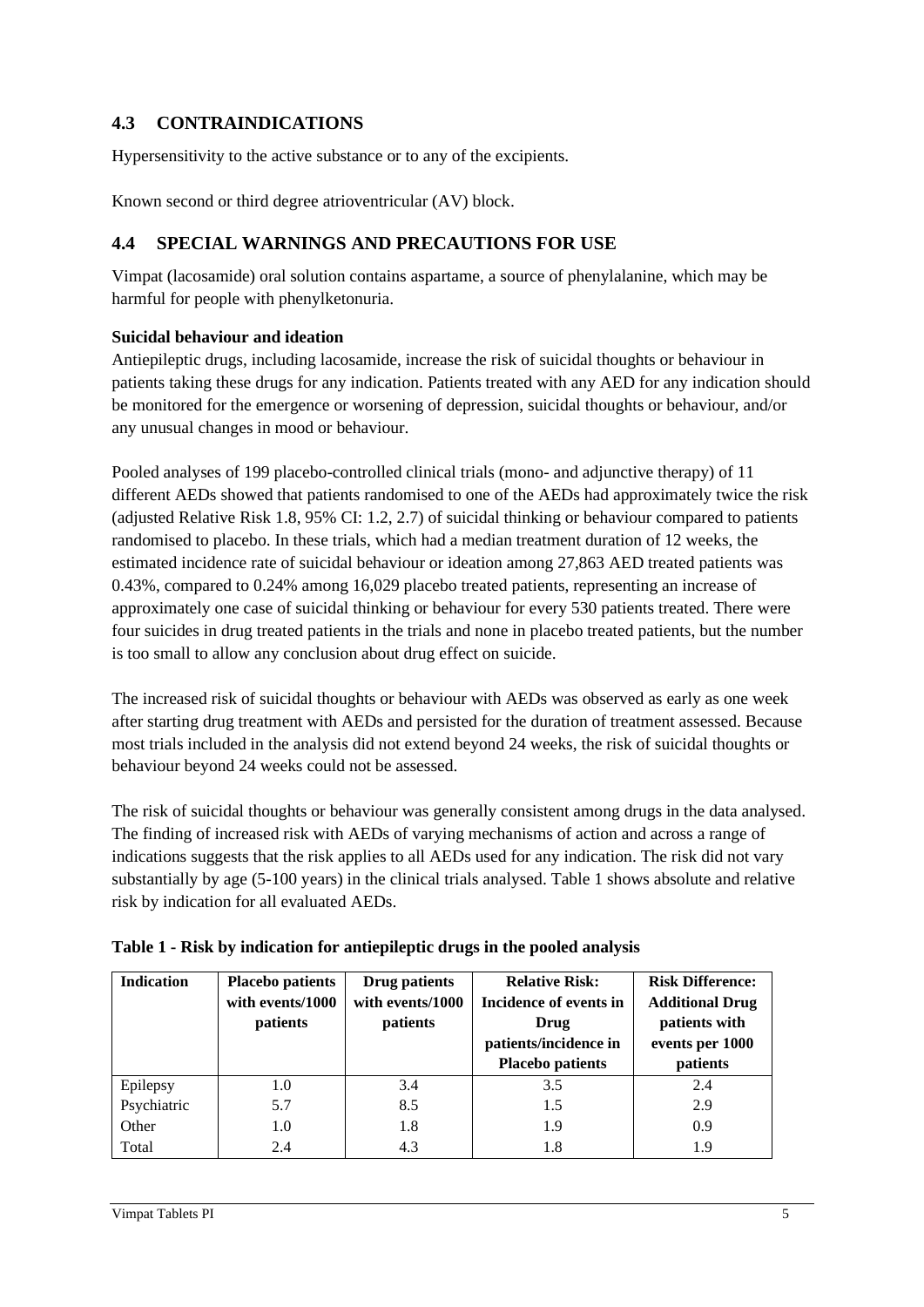The relative risk for suicidal thoughts or behaviour was higher in clinical trials for epilepsy than in clinical trials for psychiatric or other conditions, but the absolute risk differences were similar for the epilepsy and psychiatric indications.

Anyone considering prescribing lacosamide or any other AED must balance this risk with the risk of untreated illness. Epilepsy and many other illnesses for which AEDs are prescribed are themselves associated with morbidity and mortality and an increased risk of suicidal thoughts and behaviour. Should suicidal thoughts and behaviour emerge during treatment, the prescriber needs to consider whether the emergence of these symptoms in any given patient may be related to the illness being treated.

Patients, their caregivers, and families should be informed that AEDs increase the risk of suicidal thoughts and behaviour and should be advised of the need to be alert for the emergence of worsening of the signs and symptoms of depression, any unusual changes in mood or behaviour, or the emergence of suicidal thoughts, behaviour, or thoughts about self harm. Behaviours of concern should be reported immediately to the treating doctor.

#### **Dizziness**

Treatment with lacosamide has been associated with dizziness which could increase the occurrence of accidental injury or falls. Therefore, patients should be advised to exercise caution until they are familiar with the potential effects of the medication (see Section 4.8 Adverse Effects (Undesirable Effects)).

#### **Cardiac rhythm and conduction**

Dose dependent prolongations in PR interval with Vimpat were observed in clinical studies. When Vimpat is given with other drugs that prolong the PR interval, further PR prolongation is possible.

Vimpat should be used with caution in patients with underlying proarrhythmic conditions such as patients with known cardiac conduction problems or severe cardiac disease (e.g. myocardial ischemia/ infarction, heart failure, structural heart disease or cardiac sodium channelopathies) or patients treated with medicinal products affecting cardiac conduction, including antiarrhythmics and sodium channel blockers (see Section 4.5 Interaction with Other Medicines). In such patients, obtaining an ECG before beginning Vimpat, and after Vimpat is titrated to steady-state, is recommended.

Vimpat may predispose patients with diabetic neuropathy and/or cardiovascular disease to atrial arrhythmias (atrial fibrillation or flutter).

In the placebo-controlled trials of Vimpat in epilepsy patients, atrial fibrillation or flutter were not reported; however both have been reported in open label epilepsy trials and in post-marketing experience (see Section 4.8 Adverse Effects (Undesirable Effects), Post-marketing experience). In post-marketing experience, AV block (including second degree or higher AV block) has been reported. In patients with proarrhythmic conditions, ventricular tachyarrhythmia has been rarely reported. In rare cases, these events have led to asystole, cardiac arrest and death in patients with underlying proarrhythmic conditions.

Patients should be made aware of the symptoms of cardiac arrhythmia (e.g. slow, rapid or irregular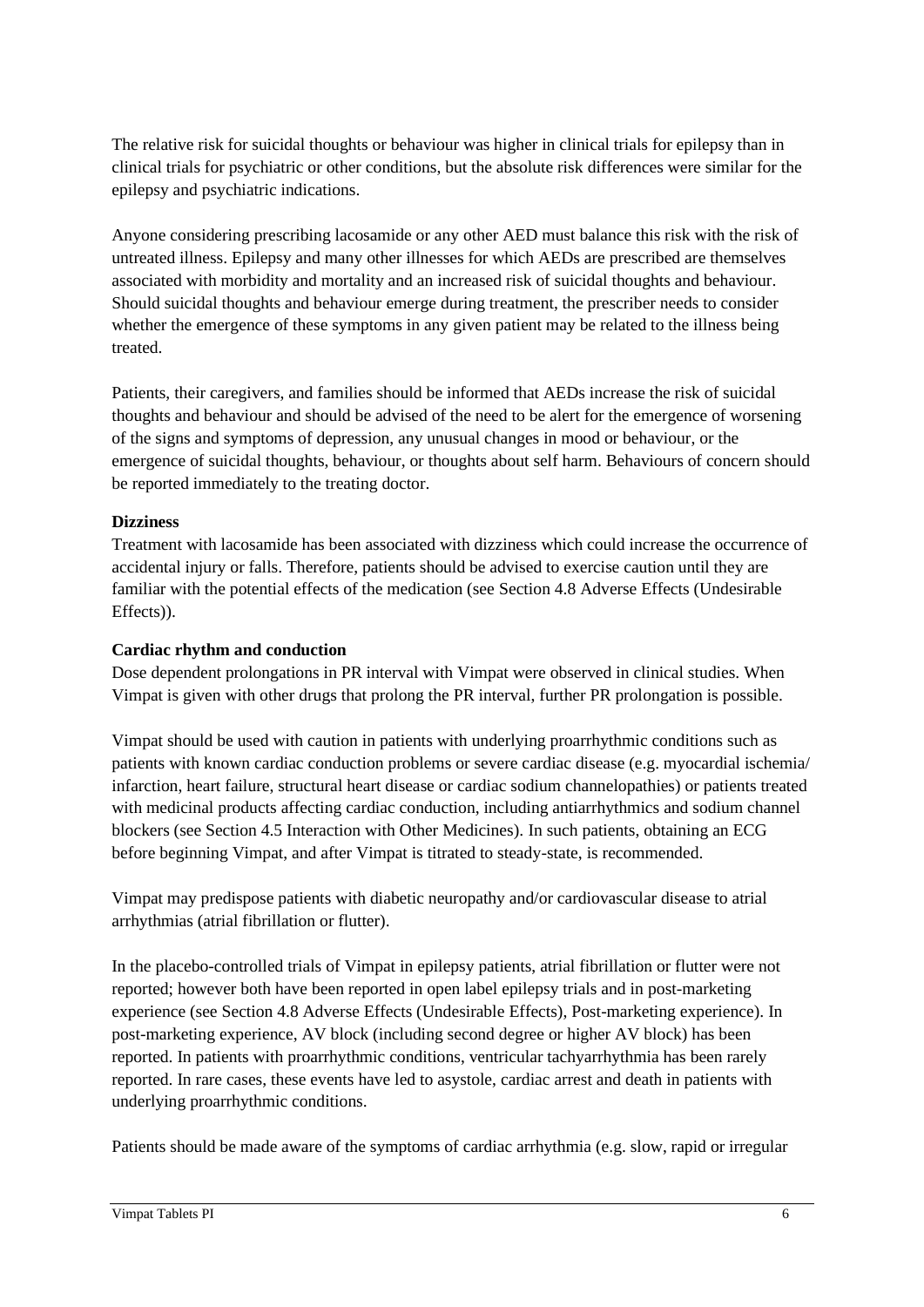pulse, palpitations, shortness of breath, feeling lightheaded, fainting). Patients should be counselled to seek immediate medical advice if these symptoms occur.

In patients who develop serious cardiac arrhythmia, lacosamide should be discontinued and a thorough clinical benefit/risk assessment should be performed before possibly restarting therapy.

#### **Discontinuation**

In accordance with current clinical practice, if Vimpat has to be discontinued in patients with partialonset seizures, it is recommended this be done gradually (e.g. taper the daily dose by 200 mg/week).

#### **Use with alcohol**

No data on the interaction of lacosamide with alcohol are available.

#### **Non-clinical cardiac safety**

A safety pharmacology study with intravenous administration of lacosamide in anesthetized dogs showed transient increases in PR interval and QRS complex duration and decreases in blood pressure most likely due to a cardiodepressant action. These transient changes started in the same concentration range as after maximum recommended clinical dosing. In anesthetized dogs and cynomolgus monkeys, at intravenous doses of 15-60 mg/kg, slowing of atrial and ventricular conductivity, atrioventricular block and atrioventricular dissociation were seen.

#### **Use in hepatic impairment**

See Section 4.2 Dose and Method of Administration and Section 5.2 Pharmacokinetic Properties.

#### **Use in renal impairment**

See Section 4.2 Dose and Method of Administration and Section 5.2 Pharmacokinetic Properties.

#### **Use in the elderly**

The experience with lacosamide in elderly patients with epilepsy is limited. Age associated decreased renal clearance with an increase in AUC levels should be considered in elderly patients (see Section 5.2 Pharmacokinetic Properties, Renal impairment).

#### **Paediatric use**

Vimpat is not recommended for use in children under 4 years of age.

Administration of lacosamide to rats during the neonatal and juvenile periods of postnatal development resulted in decreased brain weights and long-term neurobehavioral changes (altered open field performance, deficits in learning and memory). The early postnatal period in rats is generally thought to correspond to late pregnancy in humans in terms of brain development. The no effect dose for developmental neurotoxicity in rats was associated with a plasma lacosamide exposure (based on AUC) below that in humans at the maximum recommended dose. In juvenile dogs, transient CNS clinical signs were similar to those observed in adult dogs. Non-adverse microscopic changes (commonly reported in juvenile dogs and of unkown clinical significance) were seen in the periventricular region. Both findings were associated with lacosamide exposures (based on AUC) below those anticipated clinically at the maximum recommended dose. Thus, potential adverse effects on CNS development cannot be ruled out.

#### **Effects on laboratory tests**

No data available.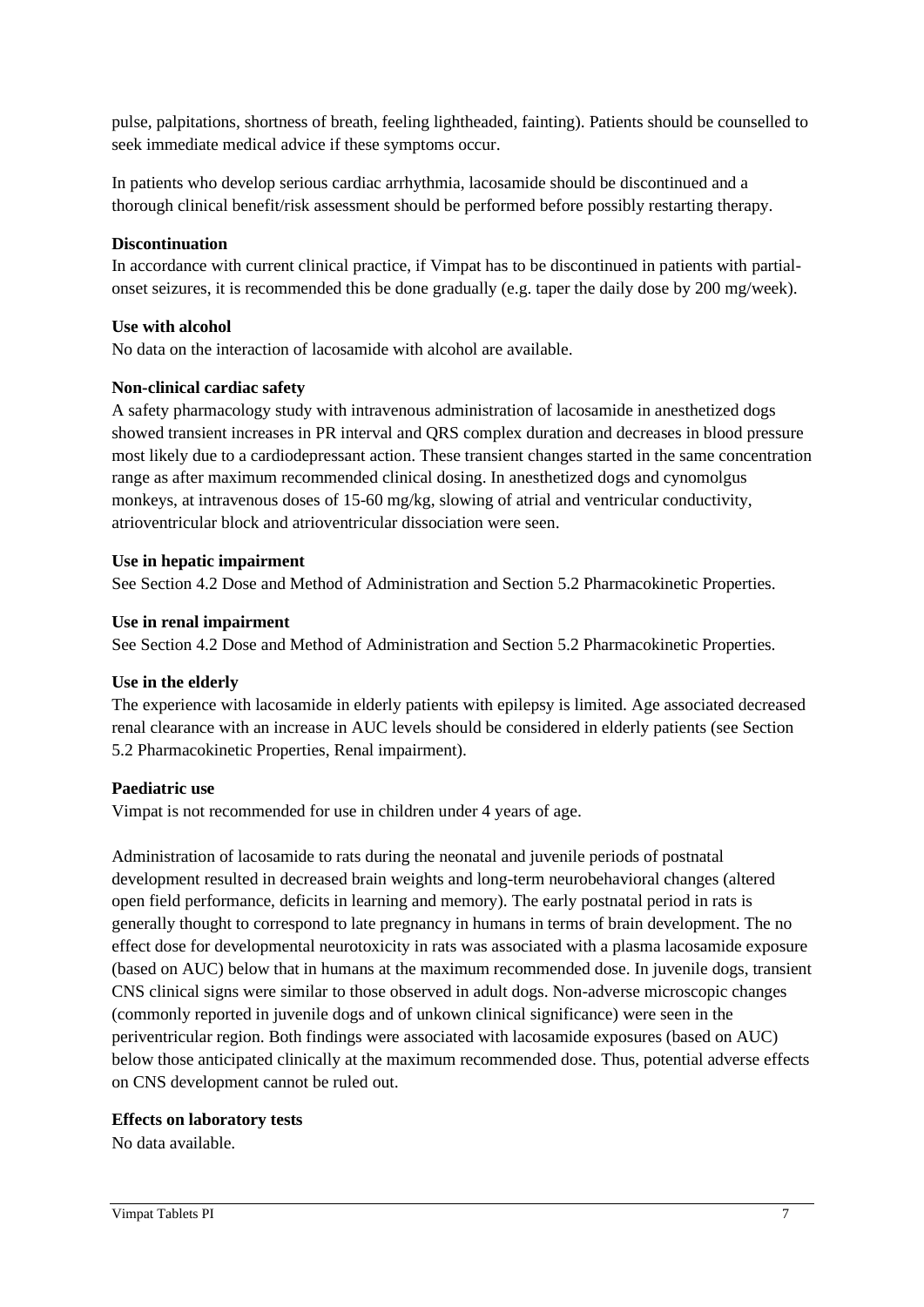# **4.5 INTERACTIONS WITH OTHER MEDICINES AND OTHER FORMS OF INTERACTIONS**

Lacosamide should be used with caution in patients treated with medicinal products known to be associated with PR prolongation (including sodium channel blocking antiepileptic drugs such as carbamazepine, lamotrigine and pregabalin) and, in patients treated with antiarrhythmic drugs. However, subgroup analysis in clinical trials did not identify an increased magnitude of PR prolongation in patients with concomitant administration of carbamazepine or lamotrigine.

### *In vitro data*

Data generally suggest that lacosamide has a low interaction potential. *In vitro* metabolism studies indicate that lacosamide does not induce the enzyme activity of drug metabolizing cytochrome P450 isoforms CYP1A2, 2B6, 2C9 and 3A4. Lacosamide did not inhibit CYP1A1, 1A2, 2A6, 2B6, 2C8, 2C9, 2D6, 2E1 and 3A4/5 at plasma concentrations observed in clinical trials. *In vitro* data suggest that lacosamide has the potential to inhibit CYP2C19 at therapeutic concentrations.

Lacosamide was not a substrate or inhibitor for P-glycoprotein.

#### *In vivo data*

Clinical data indicate that lacosamide does not inhibit or induce CYP2C19 and 3A4. Furthermore an interaction trial with omeprazole (CYP2C19 inhibitor) demonstrated no clinically relevant changes in lacosamide plasma concentrations and no inhibitory effect on omeprazole pharmacokinetics.

Since < 15% of lacosamide is bound to plasma proteins, a clinically relevant interaction with other drugs through competition for protein binding sites is unlikely.

#### *Antiepileptic drugs*

In interaction trials lacosamide did not significantly affect the plasma concentrations of carbamazepine and valproic acid. Lacosamide plasma concentrations were not affected by carbamazepine and by valproic acid.

The placebo-controlled clinical studies in patients with partial-onset seizures showed that steady-state plasma concentrations of levetiracetam, carbamazepine, carbamazepine epoxide, lamotrigine, topiramate, oxcarbazepine monohydroxy derivative (MHD), phenytoin, valproic acid, phenobarbital, gabapentin, clonazepam and zonisamide were not affected by concomitant intake of lacosamide at any dose.

Population PK analyses in different age groups estimated that concomitant treatment with other antiepileptic drugs known to be enzyme inducers (carbamazepine, phenytoin, phenobarbital, in various doses) decreased the overall systemic exposure of lacosamide by 25%.

#### *Oral contraceptives*

In an interaction trial there was no interaction between lacosamide and the oral contraceptives ethinylestradiol and levonorgestrel. Progesterone concentrations were not affected when the medicinal products were coadministered.

#### *Others*

Interaction trials showed that lacosamide had no effect on the pharmacokinetics of digoxin. There was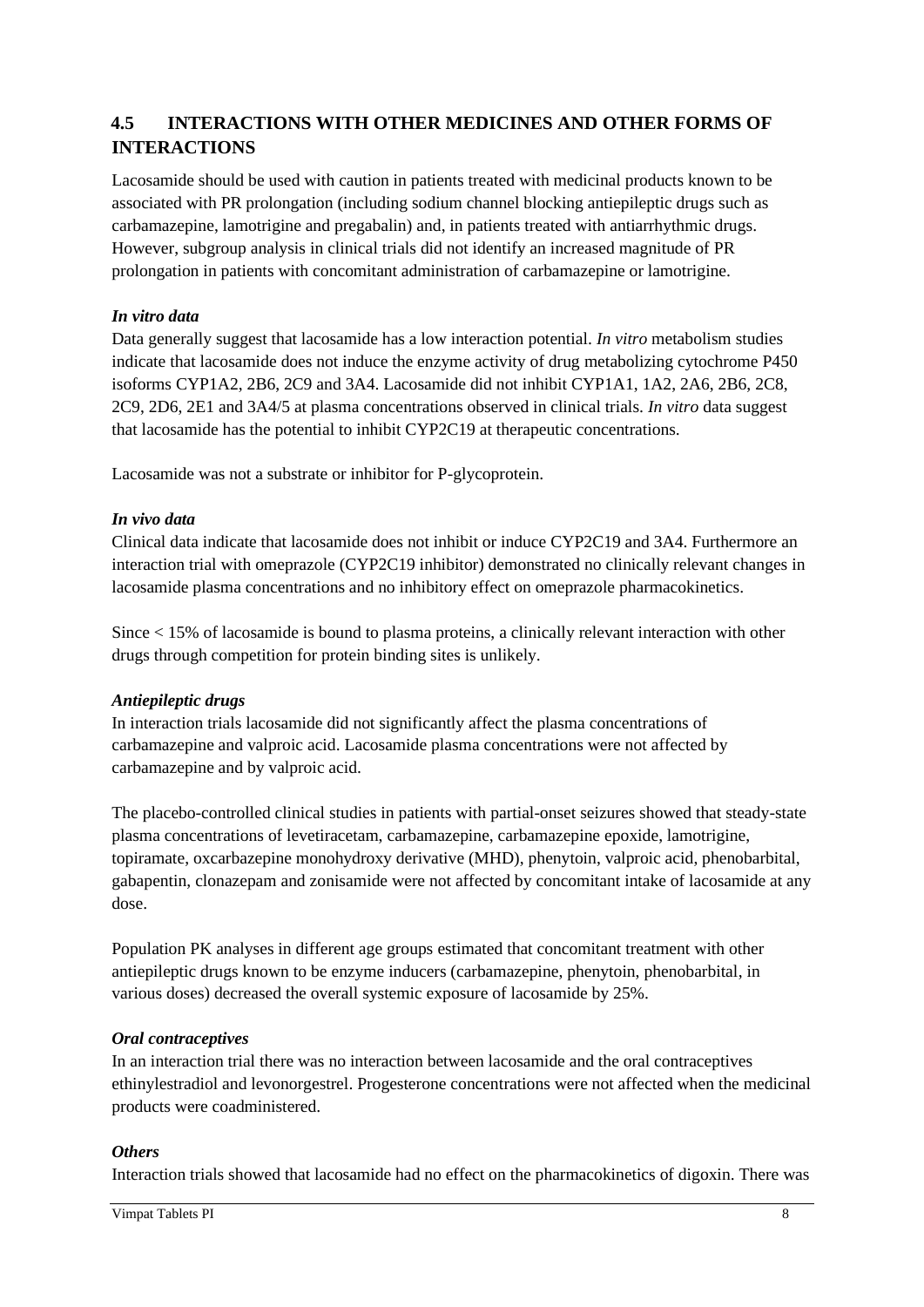no clinically relevant interaction between lacosamide and metformin.

Omeprazole 40 mg q.d. increased the AUC of lacosamide by 19%. The effect probably lacks clinical relevance. Lacosamide did not affect the single dose pharmacokinetics of omeprazole.

Coadministration of warfarin with lacosamide does not result in a clinically relevant change in the pharmacokinetics and pharmacodynamic effects of warfarin.

Lacosamide has a low protein binding of less than 15%. Therefore, clinically relevant interactions with other drugs through competition for protein binding sites are considered unlikely.

# **4.6 FERTILITY, PREGNANCY AND LACTATION**

## **Effects on fertility**

There are no human data on the effects of lacosamide on male or female fertility. Male or female fertility in rats was unaffected by oral lacosamide doses resulting in an estimated drug exposure (based on plasma  $AUC_{0.24 h}$ ) that was one to two times that in humans with the maximum recommended dose. Test doses were limited by CNS adverse effects.

### **Use in pregnancy (Category B3)**

There are no adequate data from the use of lacosamide in pregnant women. In reproductive and developmental toxicity studies in rodents and rabbits, no teratogenic effects but an increase in numbers of stillborn pups and pup deaths in the peripartum period, and slightly reduced live litter sizes and pup bodyweights were observed at maternal toxic doses in rats corresponding to systemic exposure levels below the expected clinical exposure. Test doses were limited by CNS adverse effects.

Lacosamide and/or its metabolites were shown to cross the placental barrier in rats after treatment of dams, and foetal tissue concentrations were similar to those for maternal tissue.

Lacosamide should not be used during pregnancy unless clearly necessary (if the benefit to the mother clearly outweighs the potential risk to the foetus). If women decide to become pregnant, the use of this product should be carefully re-evaluated. To monitor outcome of pregnancy in women exposed to Vimpat, doctors are encouraged to register pregnant patients taking Vimpat on the Australian Pregnancy Register for Women on Antiepileptic Medication with Epilepsy and Allied Conditions by calling 1800 069 722.

## **Use in lactation**

Lacosamide is excreted in human breast milk. A decision on whether to continue/ discontinue breastfeeding or to continue/ discontinue therapy with Vimpat should be made taking into account the benefit of breast-feeding to the child and the benefit of Vimpat therapy to the woman.

## **4.7 EFFECTS ON ABILITY TO DRIVE AND USE MACHINES**

Vimpat may have minor to moderate influence on the ability to drive and use machines. Vimpat treatment has been associated with dizziness or blurred vision. Accordingly, patients should be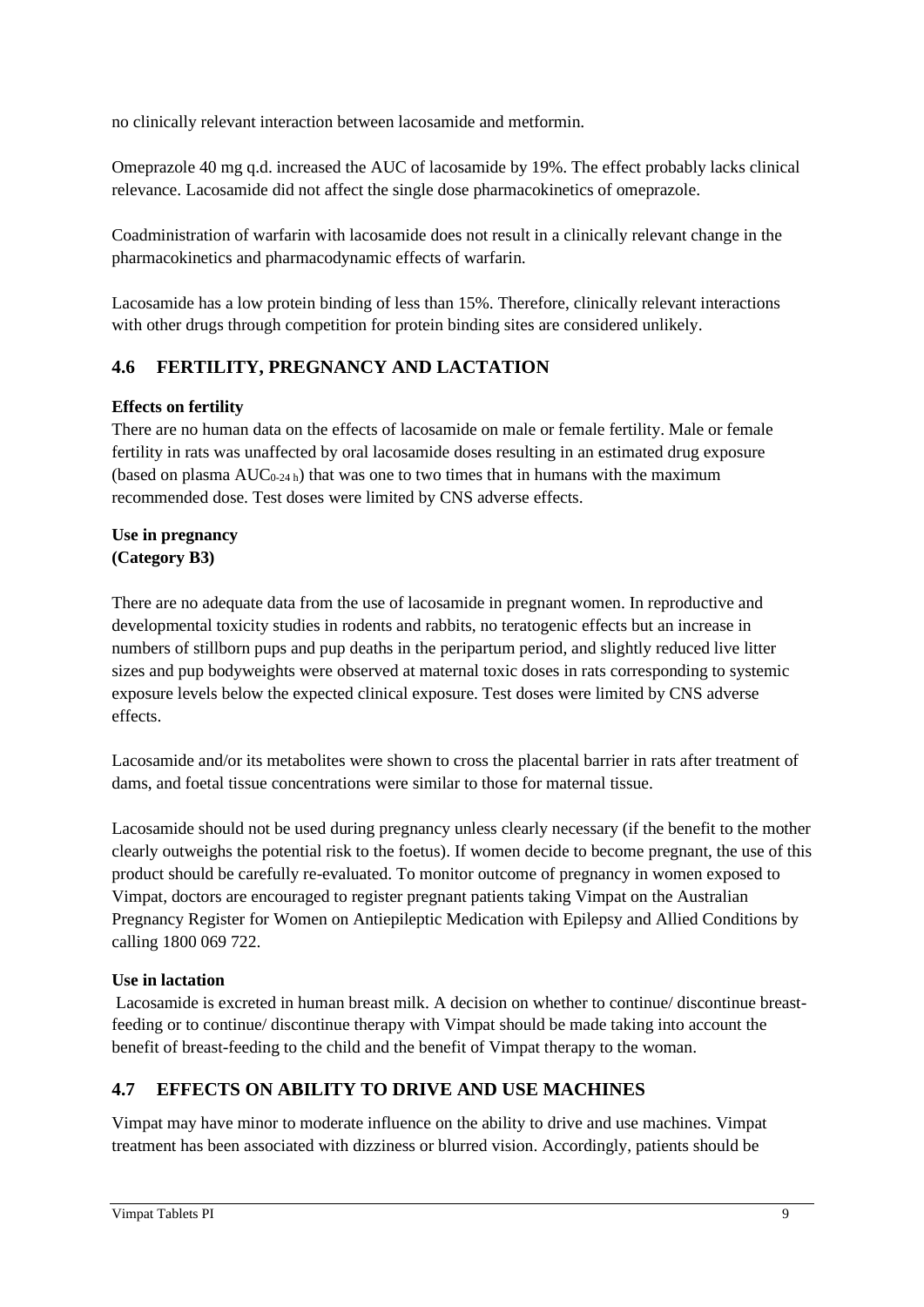advised not to drive a car or to operate other potentially hazardous machinery until they are familiar with the effects of Vimpat on their ability to perform such activities.

## **4.8 ADVERSE EFFECTS (UNDESIRABLE EFFECTS)**

#### **Clinical studies**

#### *Partial-onset seizures - Add-on therapy*

Based on the analysis of pooled placebo-controlled clinical trials in 1,308 patients with partial-onset seizures, a total of 61.9% of patients randomized to lacosamide and 35.2% of patients randomized to placebo reported at least 1 adverse reaction. The most frequently reported adverse reactions with lacosamide treatment were dizziness, headache, nausea and diplopia. They were usually mild to moderate in intensity. Some were dose related and could be alleviated by reducing the dose. Incidence and severity of CNS and gastrointestinal (GI) adverse reactions usually decreased over time. Overall in controlled studies the discontinuation rate due to adverse reactions was 12.2% for patients randomized to lacosamide and 1.6% for patients randomized to placebo. The most common adverse reaction resulting in discontinuation of lacosamide therapy was dizziness.

The table below shows the incidence of very common ( $\geq 1/10$ ) and common ( $\geq 1/100$  to  $\leq 1/10$ ) adverse reactions by randomized treatment group which have been reported in pooled placebocontrolled clinical trials.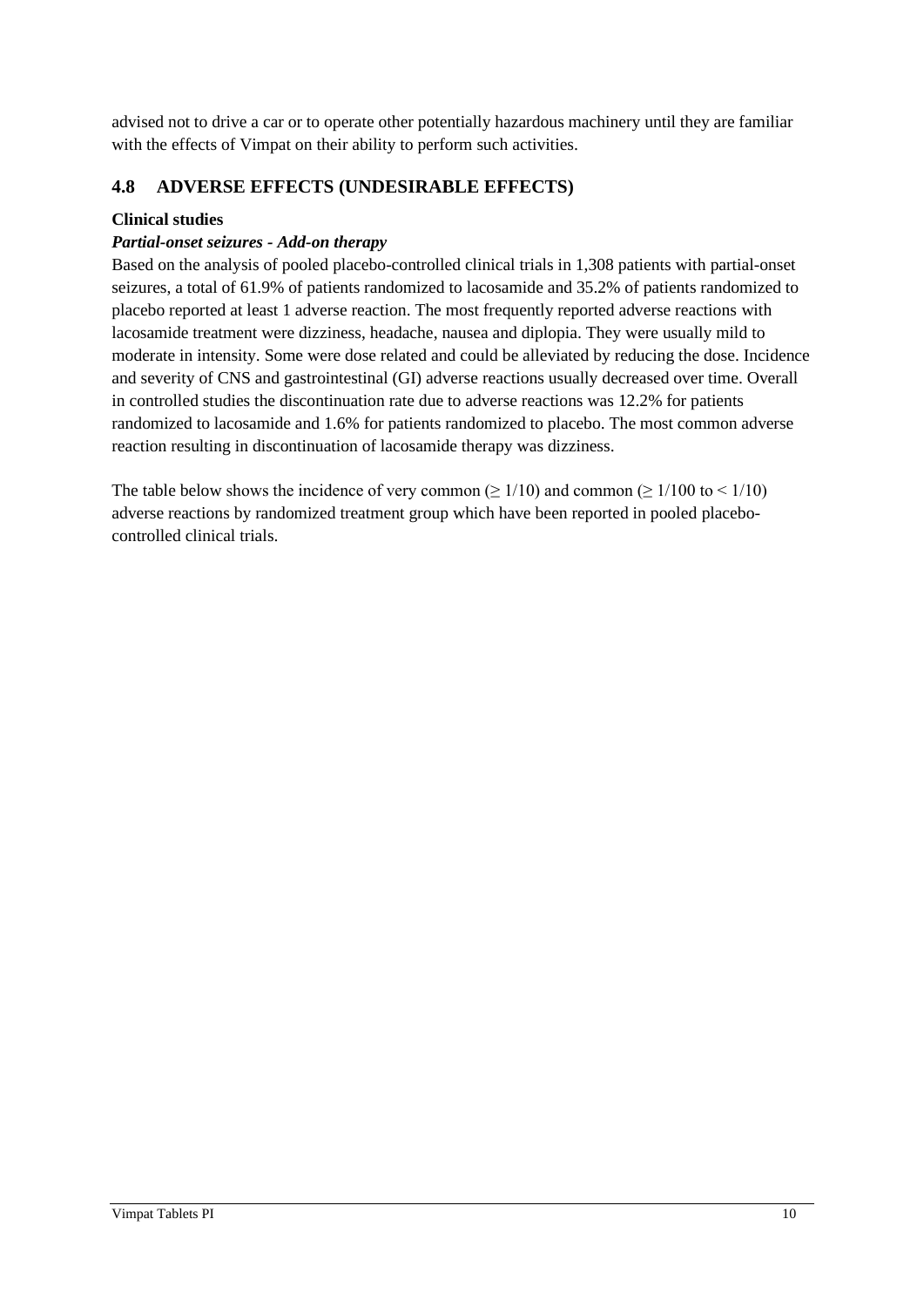|                                                             |                             | <b>LCM</b>             | <b>LCM</b>             | <b>LCM</b>             | <b>LCM</b>                |
|-------------------------------------------------------------|-----------------------------|------------------------|------------------------|------------------------|---------------------------|
| MedDRA® SOC/<br>preferred term                              | <b>Placebo</b><br>$N = 364$ | 200mg/day<br>$N = 270$ | 400mg/day<br>$N = 471$ | 600mg/day<br>$N = 203$ | <b>Total</b><br>$N = 944$ |
|                                                             |                             |                        | n(%)                   |                        |                           |
| Ear and labyrinth disorder                                  |                             |                        |                        |                        |                           |
| Vertigo                                                     | 3(0.8)                      | 13(4.8)                | 14(3.0)                | 9(4.4)                 | 36(3.8)                   |
| <b>Eye disorders</b>                                        |                             |                        |                        |                        |                           |
| Diplopia                                                    | 7(1.9)                      | 17(6.3)                | 49 (10.4)              | 33(16.3)               | 99 (10.5)                 |
| Vision blurred                                              | 8(2.2)                      | 6(2.2)                 | 40(8.5)                | 33(16.3)               | 79 (8.4)                  |
| <b>Gastrointestinal disorders</b>                           |                             |                        |                        |                        |                           |
| Nausea                                                      | 16(4.4)                     | 20(7.4)                | 53(11.3)               | 35(17.2)               | 108(11.4)                 |
| Vomiting                                                    | 9(2.5)                      | 16(5.9)                | 40(8.5)                | 32(15.8)               | 88 (9.3)                  |
| Constipation                                                | 3(0.8)                      | 3(1.1)                 | 7(1.5)                 | 8(3.9)                 | 18(1.9)                   |
| Flatulence                                                  | $\Omega$                    | 7(2.6)                 | 8(1.7)                 | 1(0.5)                 | 16(1.7)                   |
| <b>General disorders and administration site conditions</b> |                             |                        |                        |                        |                           |
| Fatigue                                                     | 20(5.5)                     | 19(7.0)                | 33(7.0)                | 30(14.8)               | 82(8.7)                   |
| Gait disturbance                                            | 1(0.3)                      | 2(0.7)                 | 11(2.3)                | 9(4.4)                 | 22(2.3)                   |
| Asthenia                                                    | 2(0.5)                      | 4(1.5)                 | 9(1.9)                 | 8(3.9)                 | 21(2.2)                   |
| Injury, poisoning and procedural complications              |                             |                        |                        |                        |                           |
| Skin laceration                                             | 6(1.6)                      | 6(2.2)                 | 14(3.0)                | 6(3.0)                 | 26(2.8)                   |
| Fall                                                        | 1(0.3)                      | 2(0.7)                 | 10(2.1)                | 2(1.0)                 | 14(1.5)                   |
| <b>Nervous system disorders</b>                             |                             |                        |                        |                        |                           |
| <b>Dizziness</b>                                            | 29(8.0)                     | 43 (15.9)              | 139 (29.5)             | 107(52.7)              | 289 (30.6)                |
| Headache                                                    | 32(8.8)                     | 30(11.1)               | 65(13.8)               | 25(12.3)               | 120 (12.7)                |
| Coordination<br>abnormal                                    | 6(1.6)                      | 11(4.1)                | 34(7.2)                | 31(15.3)               | 76(8.1)                   |
| Somnolence                                                  | 17(4.7)                     | 14(5.2)                | 38(8.1)                | 16(7.9)                | 68 (7.2)                  |
| Tremor                                                      | 15(4.1)                     | 10(3.7)                | 29(6.2)                | 24(11.8)               | 63(6.7)                   |
| Nystagmus                                                   | 14(3.8)                     | 6(2.2)                 | 21(4.5)                | 21(10.3)               | 48(5.1)                   |
| <b>Balance</b> disorder                                     | $\boldsymbol{0}$            | 3(1.1)                 | 24(5.1)                | 13(6.4)                | 40(4.2)                   |
| Memory<br>impairment                                        | 6(1.6)                      | 3(1.1)                 | 7(1.5)                 | 12(5.9)                | 22(2.3)                   |
| Cognitive disorder                                          | 1(0.3)                      | 1(0.4)                 | 10(2.1)                | 4(2.0)                 | 15(1.6)                   |
| <b>Psychiatric disorders</b>                                |                             |                        |                        |                        |                           |
| Depression                                                  | 2(0.5)                      | 6(2.2)                 | 11(2.3)                | 3(1.5)                 | 20(2.1)                   |
| Skin and subcutaneous disorders                             |                             |                        |                        |                        |                           |
| Pruritus                                                    | 2(0.5)                      | 8(3.0)                 | 9(1.9)                 | 5(2.5)                 | 22(2.3)                   |

**Table 2 - Incidence of Treatment-Emergent Adverse Events regardless of causality during the Treatment Phase**

LCM=lacosamide; MedDRA® =Medical Dictionary for Regulatory Activities; SOC=system organ class. Note: Treatment Phase includes both Titration and Maintenance Phase data.

#### Effect on liver function tests

Abnormalities in liver function tests have been observed in controlled trials with Vimpat in adult patients with partial-onset seizures who were taking 1 to 3 concomitant antiepileptic drugs. Elevations of ALT to  $\geq$  3 x ULN occurred in 0.7% (7/935) of Vimpat patients and 0% (0/356) of placebo patients. One case of hepatitis with transaminases  $> 20$  x ULN was observed in one healthy subject 10 days after Vimpat treatment completion, along with nephritis (proteinuria and urine casts). Serologic studies were negative for viral hepatitis. Transaminases returned to normal within one month without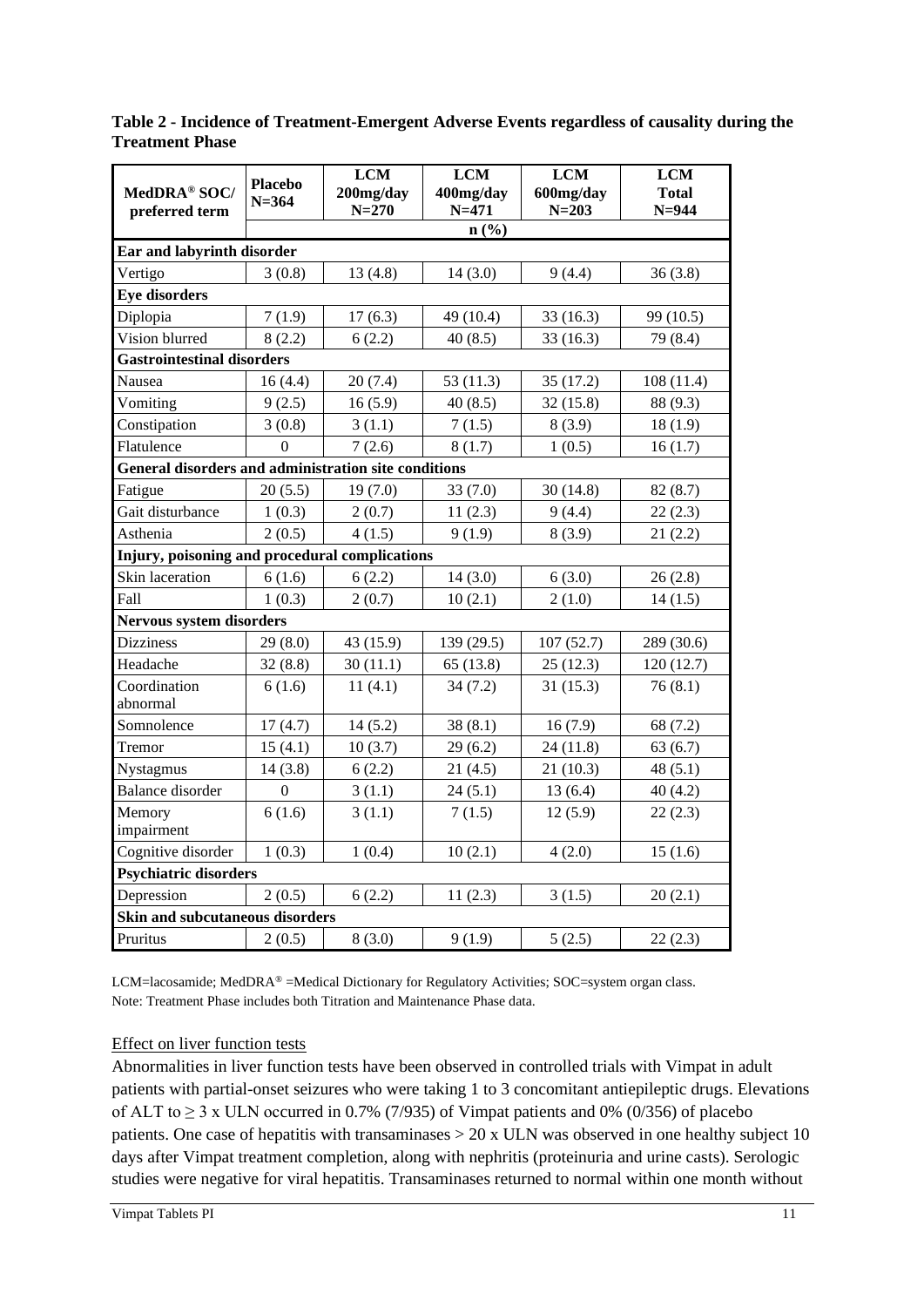specific treatment. At the time of this event, bilirubin was normal. The hepatitis/ nephritis was interpreted as a delayed hypersensitivity reaction to Vimpat.

### *Partial-onset seizures - Monotherapy*

Based on the analysis of data from a non-inferiority monotherapy clinical trial comparing lacosamide to carbamazepine controlled release (CR), the most common adverse reactions for lacosamide were headache (13.7%), dizziness (11.7%). The discontinuation rate due to adverse reactions was 10.6% for patients randomized to lacosamide and 15.6% for patients randomized to carbamazepine CR.

| MedDRA <sup>®</sup> SOC                              | <b>LCM</b>              | <b>CBZ-CR</b>     |
|------------------------------------------------------|-------------------------|-------------------|
| PT                                                   | $N = 444$               | $N = 442$         |
|                                                      | $n$ $(\frac{9}{6})$ [#] | $n$ (%) [#]       |
| <b>Any TEAEs</b>                                     | 328 (73.9) [1212]       | 332 (75.1) [1374] |
| <b>Gastrointestinal disorders</b>                    |                         |                   |
| Nausea                                               | $26(5.9)$ [32]          | $22(5.0)$ [28]    |
| Diarrhoea                                            | $9(2.0)$ [11]           | $17(3.8)$ [20]    |
| Constipation                                         | $3(0.7)$ [3]            | 19 (4.3) [20]     |
| General disorders and administration site conditions |                         |                   |
| Fatigue                                              | 32 (7.2) [36]           | 46 (10.4) [52]    |
| <b>Infections and infestations</b>                   |                         |                   |
| Nasopharyngitis                                      | 26(6.3) [40]            | 29 (6.6) [36]     |
| Urinary tract infection                              | 13 (2.9) [16]           | 15(3.4)[19]       |
| <b>Investigations</b>                                |                         |                   |
| ALT increased                                        | $8(1.8)$ [9]            | 15(3.4)[16]       |
| GGT increased                                        | $7(1.6)$ [8]            | $36(8.1)$ [37]    |
| <b>Metabolism and nutrition disorders</b>            |                         |                   |
| Hypercholesterolaemia                                | $11(2.5)$ [11]          | $21(4.8)$ [21]    |
| Nervous system disorders                             |                         |                   |
| Headache                                             | 61 (13.7) [81]          | 57 (12.9) [75]    |
| <b>Dizziness</b>                                     | 52 (11.7) [60]          | 38 (8.6) [47]     |
| Somnolence                                           | 24 (5.4) [25]           | 41 (9.30 [46]     |
| Skin and subcutaneous tissue disorders               |                         |                   |
| Rash                                                 | 7(1.6)[11]              | $14(3.2)$ [16]    |

| Table 3 – Incidence of the most commonly reported Treatment-Emergent Adverse Events             |
|-------------------------------------------------------------------------------------------------|
| regardless of causality with onset during the Treatment Period with an incidence of at least 3% |
| in either treatment group                                                                       |

The use of lacosamide is associated with dose related increase in the PR interval. Adverse reactions associated with PR interval prolongation (e.g. atrioventricular block, syncope, bradycardia) may occur. In add-on clinical trials in epilepsy patients the incidence rate of reported first degree AV block is uncommon,  $0.7\%$ ,  $0\%$ ,  $0.5\%$  and  $0\%$  for lacosamide 200 mg, 400 mg, 600 mg or placebo, respectively. No second or higher degree AV block was seen in lacosamide treated epilepsy patients. In the monotherapy trial the incidence of prolonged PR intervals was similar across treatment groups: 40 subjects (9.6%) in the lacosamide treatment group and 37 subjects (8.9%) in the carbamazepine CR treatment group experienced a treatment-emergent PR interval of > 200ms and 16 subjects (3.7%) in the lacosamide treatment group and 13 subjects (3.0%) in the carbamazepine CR treatment group experienced a treatment-emergent PR interval of > 220ms. Three subjects in each treatment group  $(0.7\%$  in each treatment group) experienced a PR interval of  $>$  250ms.

The incidence rate for syncope reported in pooled add-on therapy clinical trials is uncommon and did not differ between lacosamide treated (n=944) epilepsy patients  $(0.1\%)$  and placebo treated (n=364)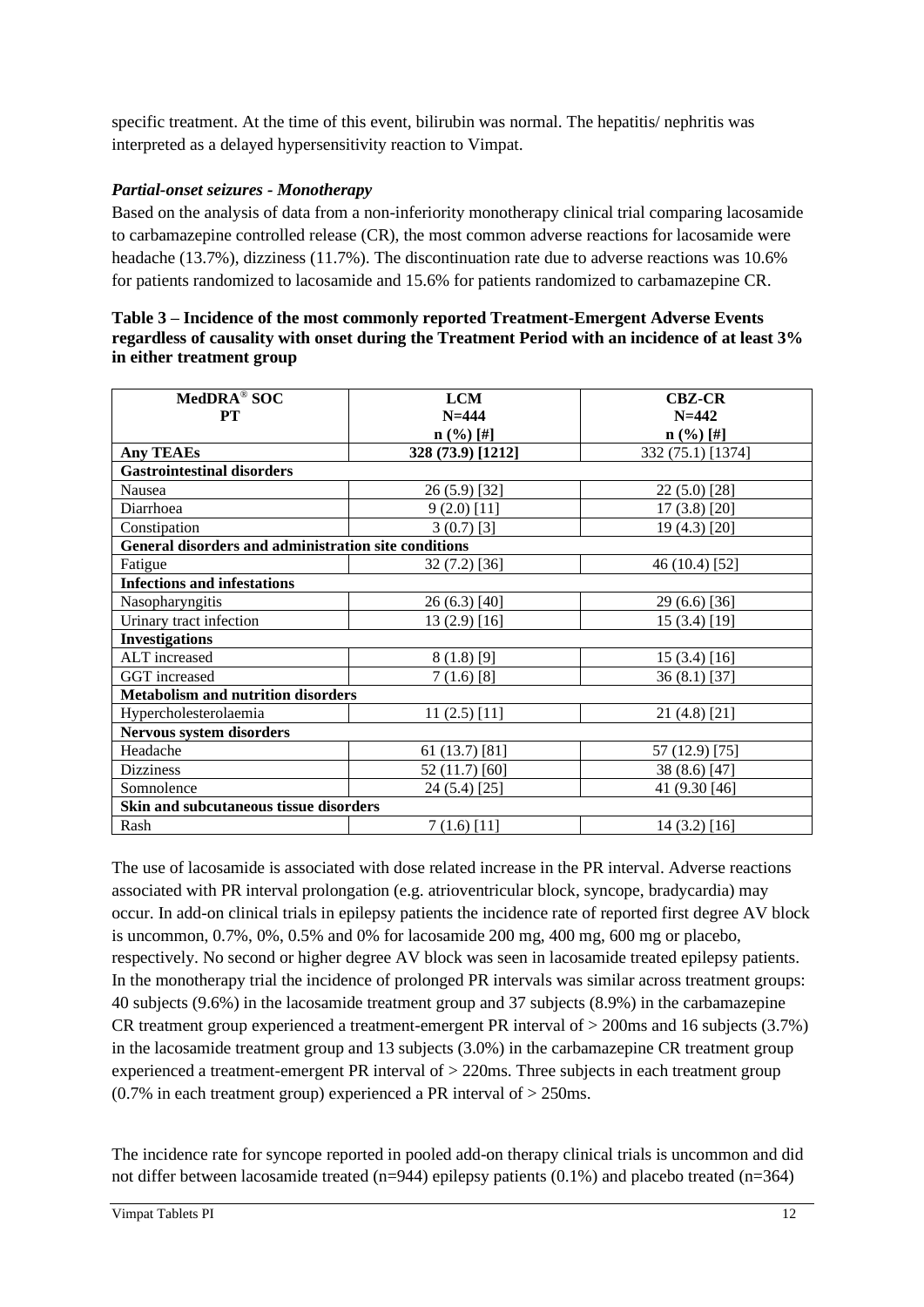epilepsy patients (0.3%). In the monotherapy clinical trial comparing lacosamide to carbamazepine CR, syncope was reported in 7/444 (1.6%) lacosamide patients and 1/442 (0.2%) carbamazepine CR patients.

In the short-term investigational trials of lacosamide in epilepsy patients, there were no cases of atrial fibrillation or flutter, however both have been reported in open label epilepsy trials.

In addition, the following potentially important adverse drug reactions have been identified as being reported in clinical trials.

*Psychiatric disorders.* Common: confusional state, insomnia *Nervous system disorders.* Common: myoclonic epilepsy, ataxia, hypoesthesia, dysarthria, disturbance in attention, paraesthesia *Ear and labyrinth disorders.* Common: tinnitus *Gastrointestinal disorders.* Common: dyspepsia, dry mouth, diarrhoea *General disorders and administration site conditions.* Common: irritability, feeling drunk *Musculoskeletal and connective tissue disorders.* Common: muscle spasms

*Injury, poisoning and procedural complications.* Common: contusion

#### *Primary generalised tonic-clonic seizures*

The safety profile of lacosamide reported in a study conducted in patients aged 4 years and older with idiopathic generalised epilepsy with primary generalised tonic-clonic seizures (PGTCS) was consistent with the safety profile reported from the pooled placebo-controlled clinical trials in partialonset seizures. Additional adverse reaction reported in PGTCS patients was myoclonic epilepsy (2.5% in the lacosamide-group and 0% in the placebo-group). The most frequently reported adverse reactions were dizziness and somnolence. The most common adverse reactions resulting in discontinuation of lacosamide therapy were dizziness and suicidal ideation. The discontinuation rate due to adverse reactions was 9.1% of the lacosamide group and 4.1% in the placebo group.

#### *Loading dose administration*

Incidence of CNS adverse reactions such as dizziness may be higher after a loading dose.

## *Elderly population*

In the monotherapy study comparing lacosamide to carbamazepine CR, the safety profile of lacosamide in elderly patients ( $\geq 65$  years of age) appears to be similar to that observed in patients less than 65 years of age. However, a higher incidence (≥5% difference) of fall, diarrhea and tremor has been reported in elderly patients compared to younger adult patients.

#### *Paediatric population*

The safety profile of lacosamide in placebo-controlled and in open-label studies in add-on therapy in children from 4 years of age was consistent with the safety profile observed in adults. In a 16 week placebo-controlled study (n=343), the most common adverse reactions were somnolence (14.0%) and, as commonly observed in the paediatric population a high incidence of infections and associated symptoms, such as nasopharyngitis (9.9%), pyrexia (8.2%) and pharyngitis (4.7%). The discontinuation rate during the treatment period due to adverse reactions was 4.1% for patients randomized to lacosamide and 5.8% for patients randomized to placebo. In the placebo-controlled study, the additional adverse reactions reported in children, decreased appetite and lethargy were observed at the rate of 3.5%, 0.6% respectively, and no cases of abnormal behaviour were reported. In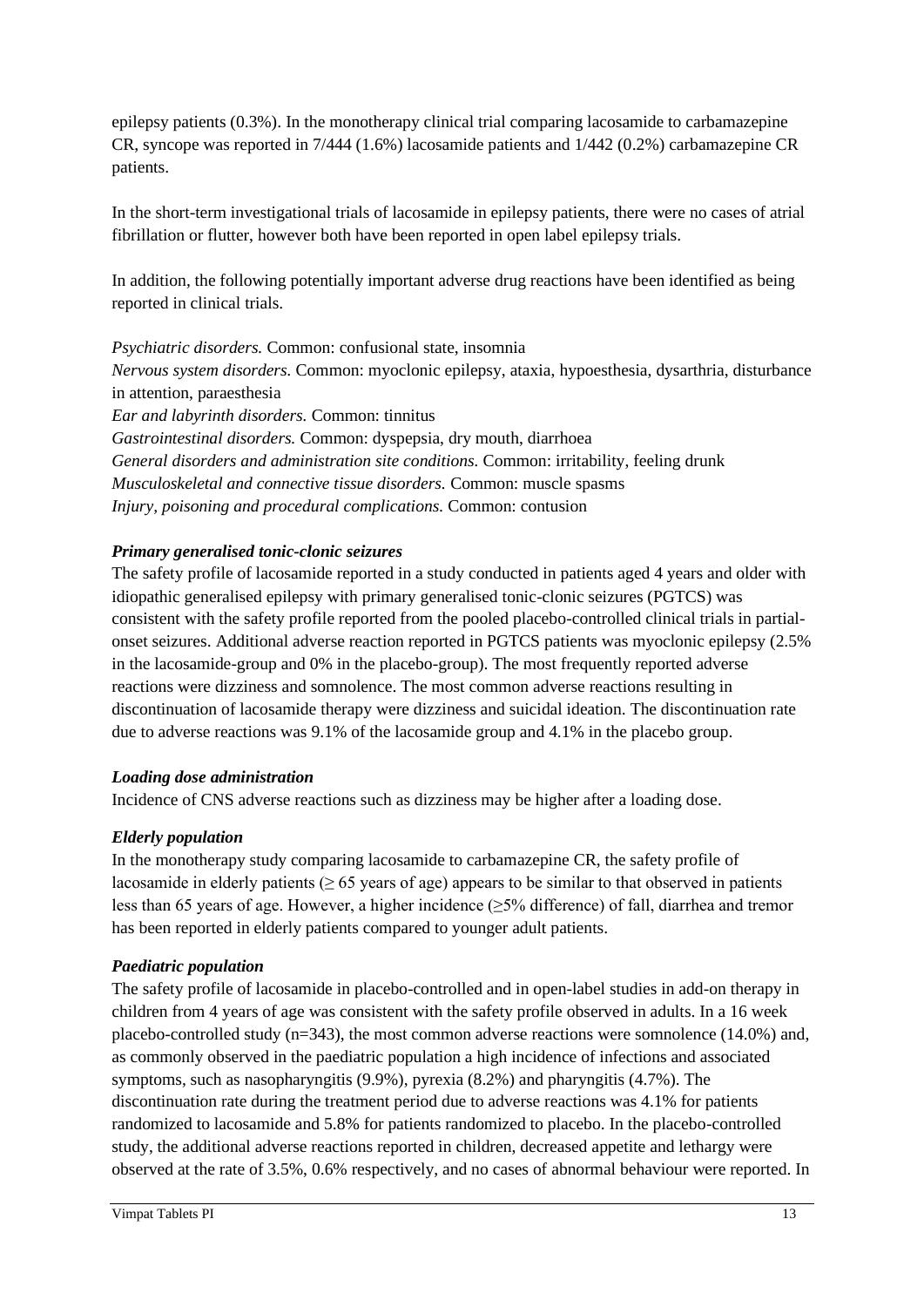the open-label studies (n=408) with a duration of up to 2 years, these adverse reactions were reported at the rate of 5.9% for decreased appetite, 2.7% for lethargy and 1.7% for abnormal behaviour. In these open-label studies, the most frequently reported adverse reactions were nasopharyngitis (15.7%), vomiting (14.7%), dizziness (13.5), and pyrexia (13.0%). The table below shows the incidence of treatment-emergent adverse event occurred in  $\geq$ 3% of all children aged from 4 years in the placebo-controlled trial.

| Table 4 - Incidence of Treatment-Emergent Adverse Events regardless of causality during the |
|---------------------------------------------------------------------------------------------|
| treatment phase in children aged from 4 years of age                                        |

| MedDRA® SOC/ preferred term                          | <b>Placebo</b> | <b>LCM</b>                  |
|------------------------------------------------------|----------------|-----------------------------|
|                                                      | $n=172$        | $n=171$                     |
|                                                      | n(%)           | $n\left(\frac{0}{0}\right)$ |
| <b>Any TEAEs</b>                                     | 100(58.1)      | 116(67.8)                   |
| <b>Eye disorders</b>                                 |                |                             |
| Diplopia                                             | 1(0.6)         | 8(4.7)                      |
| <b>Gastrointestinal disorders</b>                    |                |                             |
| Vomiting                                             | 7(4.1)         | 15(8.8)                     |
| Diarrhoea                                            | 7(4.1)         | 7(4.1)                      |
| Nausea                                               | 5(2.9)         | 6(3.5)                      |
| General disorders and administration site conditions |                |                             |
| Pyrexia                                              | 7(4.1)         | 14(8.2)                     |
| Fatigue                                              | 3(1.7)         | 7(4.1)                      |
| <b>Infections and infestations</b>                   |                |                             |
| Nasopharyngitis                                      | 7(4.1)         | 17(9.9)                     |
| Upper respiratory tract infection                    | 10(5.8)        | 8(4.7)                      |
| Pharyngitis                                          | 4(2.3)         | 8(4.7)                      |
| <b>Metabolism and nutrition disorders</b>            |                |                             |
| Decreased appetite                                   | 1(0.6)         | 6(3.5)                      |
| Nervous system disorders                             |                |                             |
| Somnolence                                           | 9(5.2)         | 24 (14.0)                   |
| <b>Dizziness</b>                                     | 6(3.5)         | 18(10.5)                    |
| Headache                                             | 11(6.4)        | 11(6.4)                     |
| Convulsion                                           | 7(4.1)         | 4(2.3)                      |
| Tremor                                               | 0(0)           | 6(3.5)                      |

LCM=lacosamide; MedDRA® =Medical Dictionary for Regulatory Activities; SOC=system organ class. Note: n is the number of subjects reporting at least 1 TEAE within system organ class/preferred term.

In addition, the following adverse drug reactions have been identified as being reported in clinical trials.

*Psychiatric disorders.* Common: abnormal behaviour *Nervous system disorders.* Common: lethargy *Metabolism and nutrition disorders.* Common: decreased appetite

## **Post-marketing experience**

In addition to the adverse reactions reported during clinical studies and listed above, the following adverse reactions have been reported in post-marketing experience. Data are insufficient to support an estimate of their incidence in the population to be treated.

#### *Blood and lymphatic system disorders.* Agranulocytosis.

*Immune system disorders.* Drug hypersensitivity reactions. Multiorgan hypersensitivity reactions (also known as drug reaction with eosinophilia and systemic symptoms, DRESS) have been reported in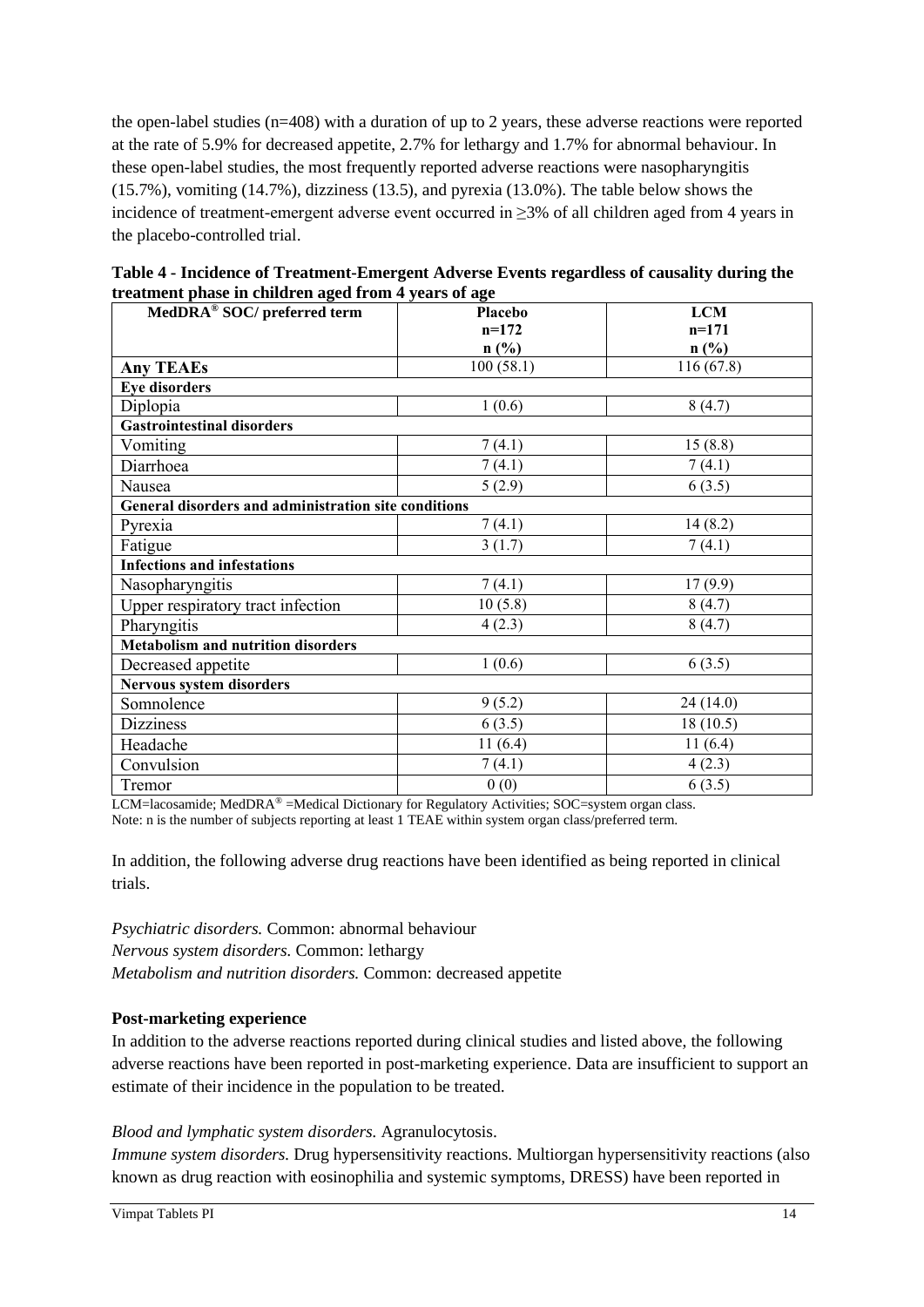patients with some antiepileptic agents. These reactions are variable in expression but typically present with fever and rash and can be associated with involvement of different organ systems. Potential cases have been reported rarely with lacosamide and if multiorgan hypersensitivity reaction is suspected, Vimpat should be discontinued.

*Psychiatric disorders.* Euphoric mood, suicide attempt and suicidal ideation, aggression, agitation, psychotic disorder, hallucination.

*Nervous system disorders.* Dyskinesia, seizure. Very few cases of seizure worsening (including occurrence of status epilepticus) have been reported.

*Cardiac disorders.* Ventricular tachyarrhythmia, Bradycardia, atrioventricular block, atrial fibrillation and atrial flutter.

*Hepatobiliary disorders.* Liver function test abnormal, hepatic enzyme increased (>2x ULN). *Skin and subcutaneous tissue disorders.* Toxic epidermal necrolysis, Stevens-Johnson syndrome, rash, angioedema, urticaria.

#### **Reporting suspected adverse effects**

Reporting suspected adverse reactions after registration of the medicinal product is important. It allows continued monitoring of the benefit-risk balance of the medicinal product. Healthcare professionals are asked to report any suspected adverse reactions at http://www.tga.gov.au/reportingproblems.

## **4.9 OVERDOSE**

#### **Symptoms**

Symptoms observed after an accidental or intentional overdose of lacosamide are primarily associated with CNS and gastrointestinal system.

The types of adverse events experienced by patients exposed to doses above 400 mg up to 800 mg were not clinically different from those of patients administered recommended doses of lacosamide.

Events reported after an intake of more than 800 mg are dizziness, nausea, seizures (generalised tonicclonic seizures, status epilepticus). Cardiac conduction disorders, shock, and coma have also been observed. Fatalities have been reported in patients following an intake of acute single overdose of several grams of lacosamide.

#### **Management of overdose**

There is no specific antidote for overdose with lacosamide. Treatment of lacosamide overdose should include general supportive measures and may include haemodialysis if necessary (see Section 5.2 Pharmacokinetic Properties).

For information on the management of overdose, contact the Poisons Information Centre on 131126 (Australia).

# **5 PHARMACOLOGICAL PROPERTIES**

## **5.1 PHARMACODYNAMIC PROPERTIES**

## **Mechanism of action**

The precise mechanism by which lacosamide exerts its antiepileptic effect in humans remains to be fully elucidated. *In vitro* electrophysiological studies have shown that lacosamide selectively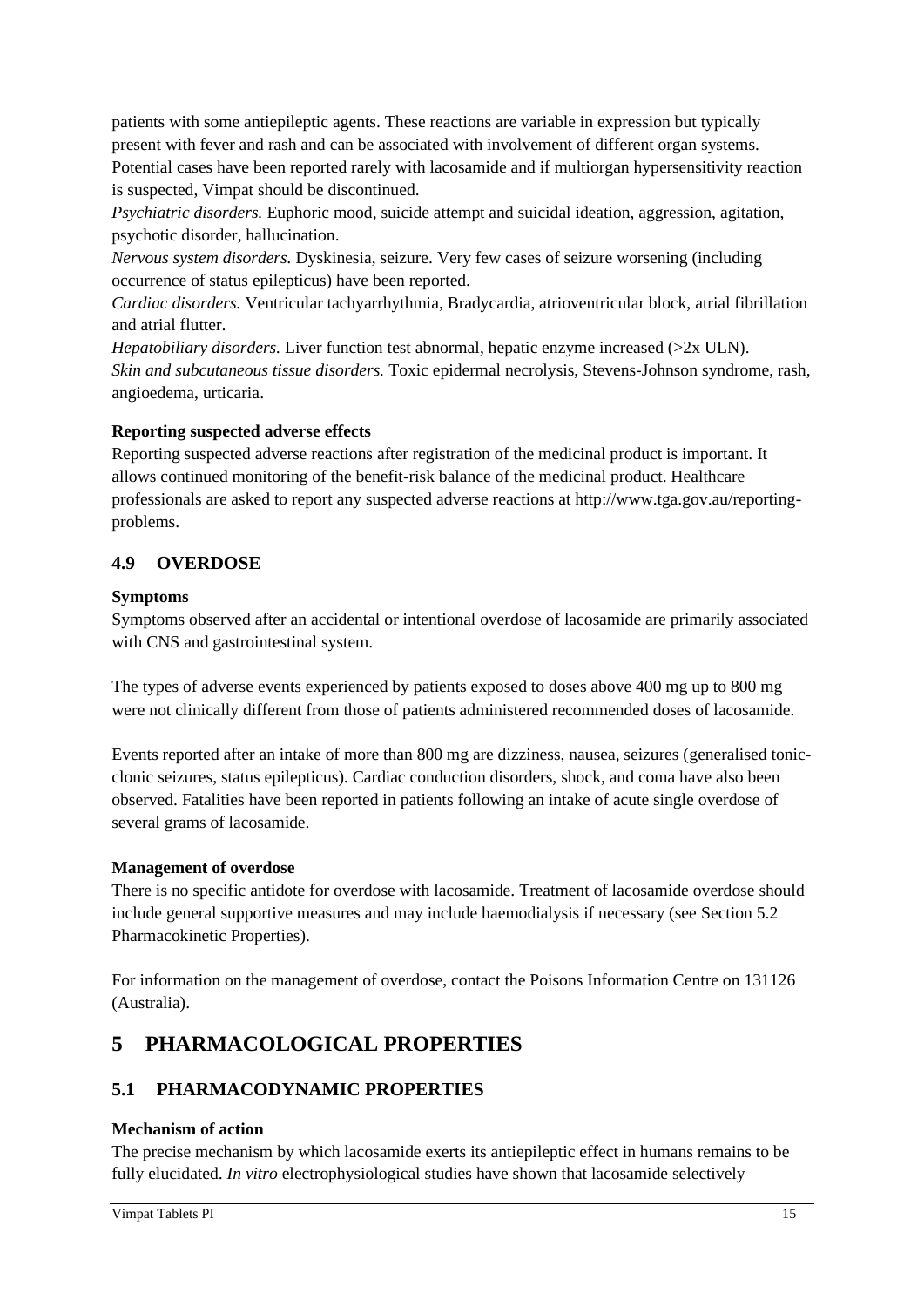enhances slow inactivation of voltage gated sodium channels, resulting in reduced hyperexcitability of neuronal membranes.

Lacosamide protected against seizures in a broad range of animal models of partial and primary generalised seizures and delayed kindling development. In non-clinical experiments lacosamide in combination with levetiracetam, carbamazepine, phenytoin, valproate, lamotrigine, topiramate or gabapentin showed synergistic or additive anticonvulsant effects.

#### **Clinical trials (partial-onset seizures)** *Monotherapy*

Efficacy of lacosamide as monotherapy was established in a double-blind, parallel group, noninferiority comparison to carbamazepine CR in patients 16 years of age or older with newly or recently diagnosed epilepsy. Patients with idiopathic generalised epilepsy were excluded. The patients were randomized to carbamazepine CR or lacosamide. The dose was based on dose response and ranged from 400 to 1200 mg/day for carbamazepine CR and 200 - 600 mg/day for lacosamide. The duration of the treatment was up to 121 weeks depending on the response.

In the full analysis set (FAS) for the patients with partial-onset seizures, the estimated 6-month seizure freedom rates were 89.5% for lacosamide-treated patients (n=405) and 91.2% for carbamazepine CR treated patients (n=405) using the Kaplan-Meier survival analysis method. The adjusted absolute difference between treatments was -1.8% (95 % CI: -6.1, 2.8). Similar results were observed in the per-protocol set (PPS).

#### **Table 5 – Kaplan-Meier proportion of subjects seizure free for 6 months at the last evaluated dose in the patients with partial-onset seizures**

|                         | <b>FAS</b>    |              | <b>PPS</b>    |              |
|-------------------------|---------------|--------------|---------------|--------------|
| <b>Parameter</b>        | <b>LCM</b>    | CBZ-CR       | <b>LCM</b>    | CBZ-CR       |
|                         | $N = 405$     | $N = 405$    | $N = 374$     | $N = 364$    |
| Stratified <sup>a</sup> |               |              |               |              |
| KM seizure free         | 89.5          | 91.2         | 91.0          | 92.5         |
| (%) (95% CI)            | (86.3, 92.6)  | (88.2, 94.2) | (88.0, 94.1)  | (89.5, 95.4) |
| LCM-CBZ-CR:             |               |              |               |              |
| KM seizure free         | $-1.8$        |              | $-1.4$        |              |
| (%) (95% CI)            | $(-6.1, 2.6)$ |              | $(-5.7, 2.8)$ |              |
| Relative ratio $(\%)^b$ | $-6.7$        |              | $-6.1$        |              |

FAS = Full Analysis Set and PPS = Per-Protocol Set.

<sup>a</sup> Estimated by Mantel Haenszel methods.

<sup>b</sup> Relative ratio=Lower limit of 2-sided 95% CI of the stratified difference between LCM and CBZ-CR in seizure-free rates divided by CBZ-CR seizure-free rate

#### *Add-on therapy*

The efficacy of Vimpat as add-on therapy in partial-onset seizures was established in three 12 week, randomized, double blind, placebo-controlled, multicenter trials in adult patients. Patients enrolled had partial-onset seizures with or without secondary generalisation and were not adequately controlled with 1 to 3 concomitant AEDs. During an 8 week baseline period, patients were required to have an average of  $\geq$  4 partial-onset seizures per 28 days with no seizure free period exceeding 21 days. In these 3 trials, patients had a mean duration of epilepsy of 24 years and a median baseline seizure frequency ranging from 10 to 17 per 28 days. Overall, 84% of patients were taking 2 to 3 concomitant AEDs with or without concurrent vagal nerve stimulation (VNS). In addition, 45% of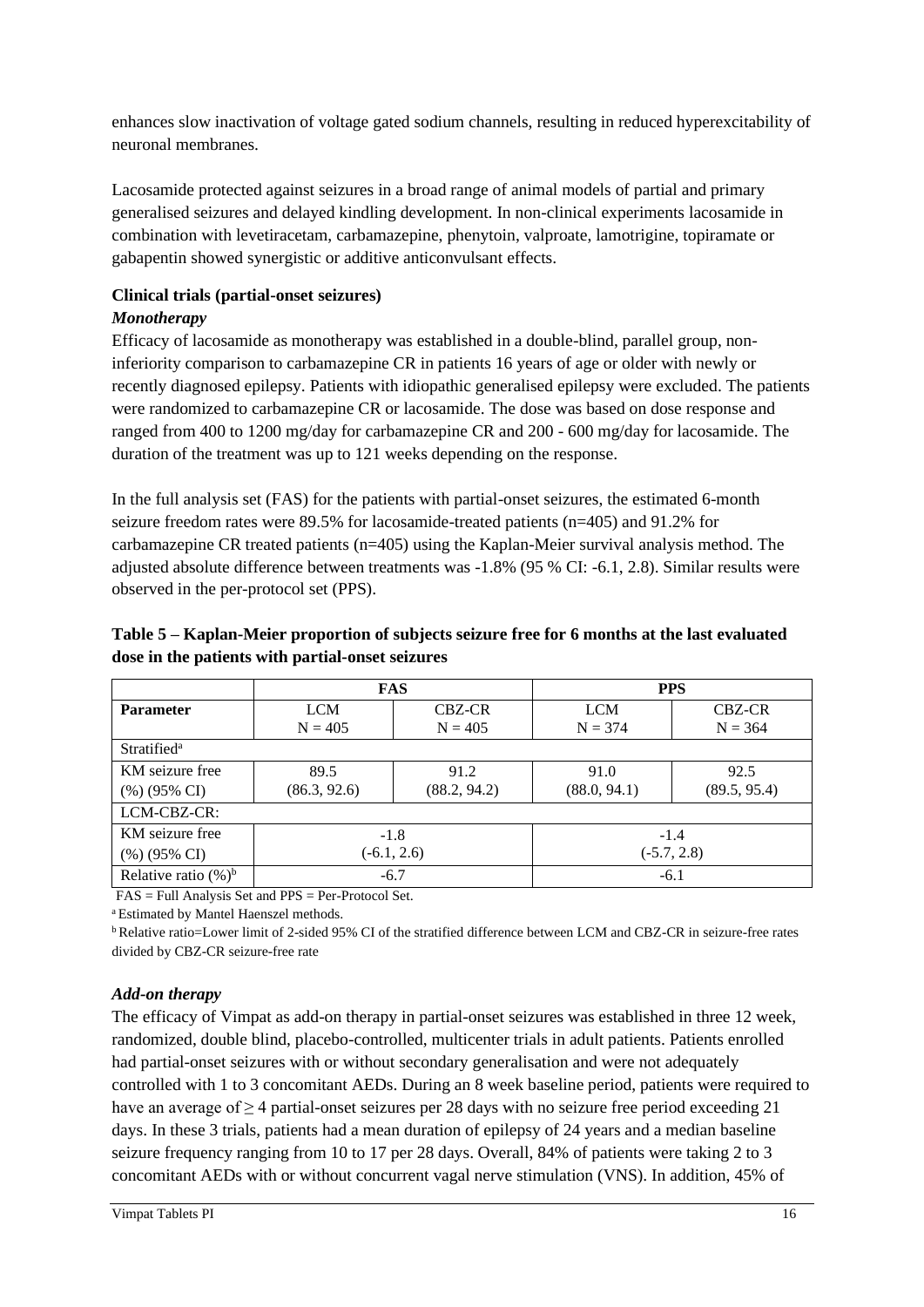patients had taken 7 or more AEDs throughout their lifetime.

Trial SP667 compared doses of Vimpat 200 mg, 400 mg, and 600 mg/day with placebo. Trial SP754 compared doses of Vimpat 400 mg and 600 mg/day with placebo. Trial SP755 compared doses of Vimpat 200 mg and 400 mg/day with placebo. The trials required forced up-titration to the target (randomized) dose over up to 6 weeks (Trial SP667 and Trial SP754) or 4 weeks (Trial SP755). In all 3 trials, active treatment was initiated at 100 mg/day (50 mg given twice daily) and increased in weekly increments of 100 mg/day to the target dose. Subjects randomized to Vimpat 600 mg/day in Trial SP667, Vimpat 400 mg and 600 mg/day in Trial SP754, and Vimpat 400 mg/day in Trial SP755 received active drug beginning at week 1. To facilitate trial blinding, subjects randomized to Vimpat 200 mg and 400 mg/day in Trial SP667 received placebo for the first 4 or 2 weeks, respectively, and subjects randomized to Vimpat 200 mg/day in Trial SP755 received placebo for the first 2 weeks.

In all three trials, following an 8 week baseline phase to establish baseline seizure frequency prior to randomization, subjects were randomized and titrated to the randomized dose (a 1 step back titration of Vimpat 100 mg/day or placebo was allowed in the case of intolerable adverse events at the end of the titration phase). Treatment was maintained for 12 weeks.

A reduction over placebo in seizure frequency per 28 days, the primary variable in all three trials, was significant with Vimpat treatment at doses of 200 mg (Trial SP755, but not Trial SP667), 400 mg (trials SP667, SP754, and SP755), and 600 mg/day (Trials SP667 and SP754). (Table 6, Figure 1.) The 50% responder rates for 400 mg and 600 mg/day Vimpat were also statistically superior to placebo. (Figure 2.)

Among the subjects who completed the 12 week maintenance phase, a total across all three trials of 12 (3.3%) and 6 (4.8%) subjects taking Vimpat 400 mg and 600 mg/day, respectively, were seizure free compared with 3 (0.9%) subjects taking placebo.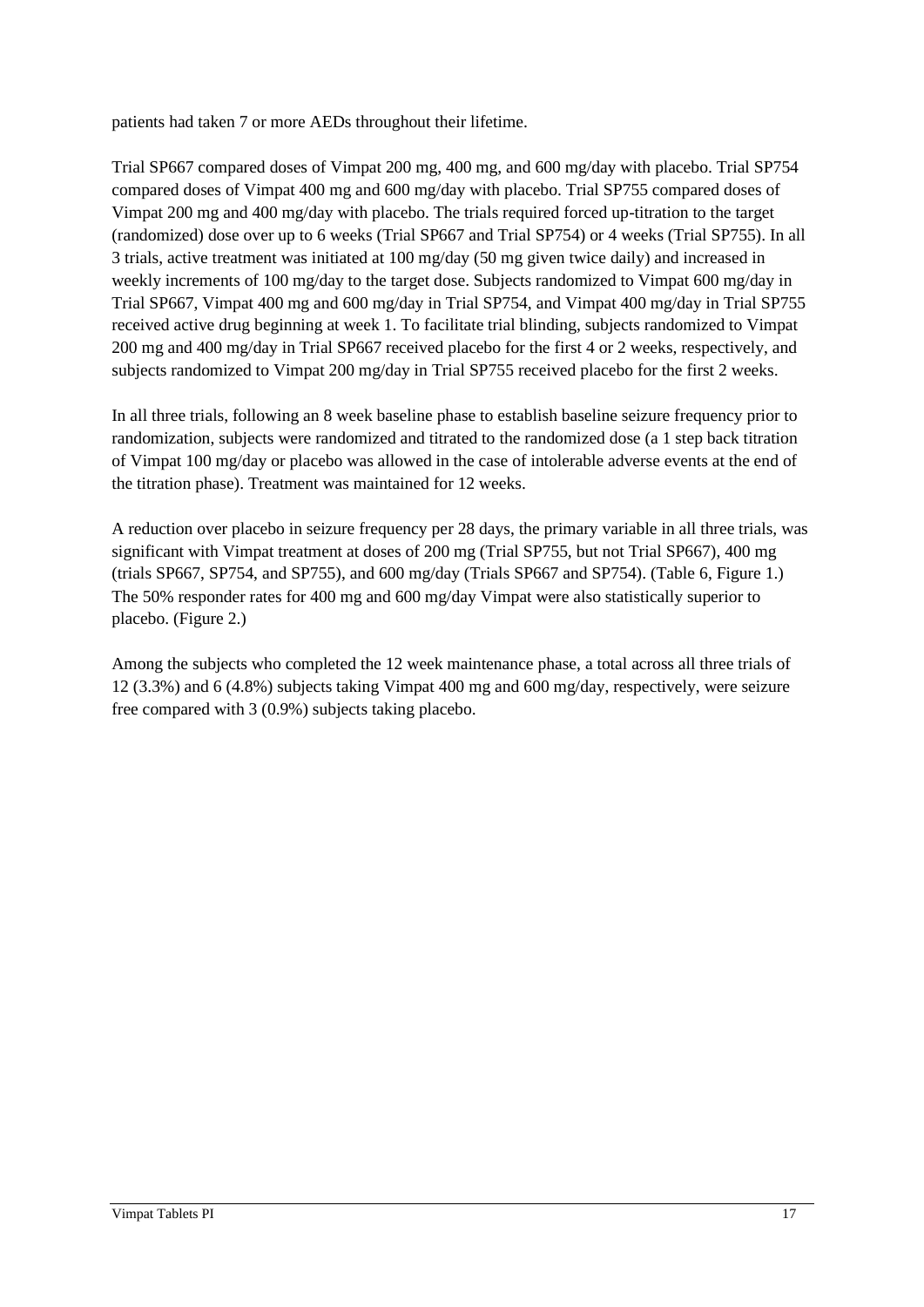| <b>Randomized</b><br><b>Treatment</b><br>Group | Number of<br><b>Patients per</b><br><b>Treatment</b> | <b>Median</b><br><b>Baseline Seizure</b><br><b>Frequency per</b> | <b>Median Percent</b><br><b>Reduction from</b><br><b>Baseline</b> | <b>Percent</b><br><b>Reduction Over</b><br><b>Placebo</b> |
|------------------------------------------------|------------------------------------------------------|------------------------------------------------------------------|-------------------------------------------------------------------|-----------------------------------------------------------|
|                                                | Group                                                | 28 Days                                                          |                                                                   |                                                           |
| <b>Trial SP667</b>                             |                                                      |                                                                  |                                                                   |                                                           |
| Placebo                                        | 96                                                   | 11                                                               | 10%                                                               | N/A                                                       |
| $200 \frac{\text{mg}}{\text{day}}$             | 107                                                  | 13                                                               | 26%                                                               | 14.6%                                                     |
| 400 mg/day                                     | 107                                                  | 13                                                               | 39%                                                               | 28.4%**                                                   |
| $600$ mg/day                                   | 105                                                  | 11                                                               | 40%                                                               | $21.3\%**$                                                |
| <b>Trial SP754</b>                             |                                                      |                                                                  |                                                                   |                                                           |
| Placebo                                        | 104                                                  | 15                                                               | 20.8%                                                             | N/A                                                       |
| 400 mg/day                                     | 201                                                  | 12                                                               | 37.3%                                                             | $21.6\%**$                                                |
| $600$ mg/day                                   | 97                                                   | 17                                                               | 37.8%                                                             | 24.6%**                                                   |
| <b>Trial SP755</b>                             |                                                      |                                                                  |                                                                   |                                                           |
| Placebo                                        | 159                                                  | 10                                                               | 20.5%                                                             | N/A                                                       |
| $200$ mg/day                                   | 160                                                  | 12                                                               | 35.3%                                                             | 14.4%*                                                    |
| $400$ mg/day                                   | 158                                                  | 10                                                               | 36.4%                                                             | 15.0%*                                                    |

**Table 6 – Vimpat Reduction in Partial-onset Seizure Frequency per 28 Days from Baseline to the Maintenance Phase**

\*Significant at the 0.0500 level; \*\*Significant at the 0.0100 level; Percent reduction over placebo and corresponding pvalues are based on log-transformed data from pairwise treatment ANCOVA models. Note: Maintenance Phase includes data for the Titration Phase for patients who discontinued prior to entering the

Maintenance Phase.

## **Figure 1 – Median Percent Reduction in Seizure Frequency per 28 days from Baseline to the Maintenance Phase by Dose**



LCM = lacosamide

p-values are based on log-transformed data from pairwise treatment ANCOVA models

<sup>\*</sup>Significant at the 0.0500 level; \*\*Significant at the 0.0100 level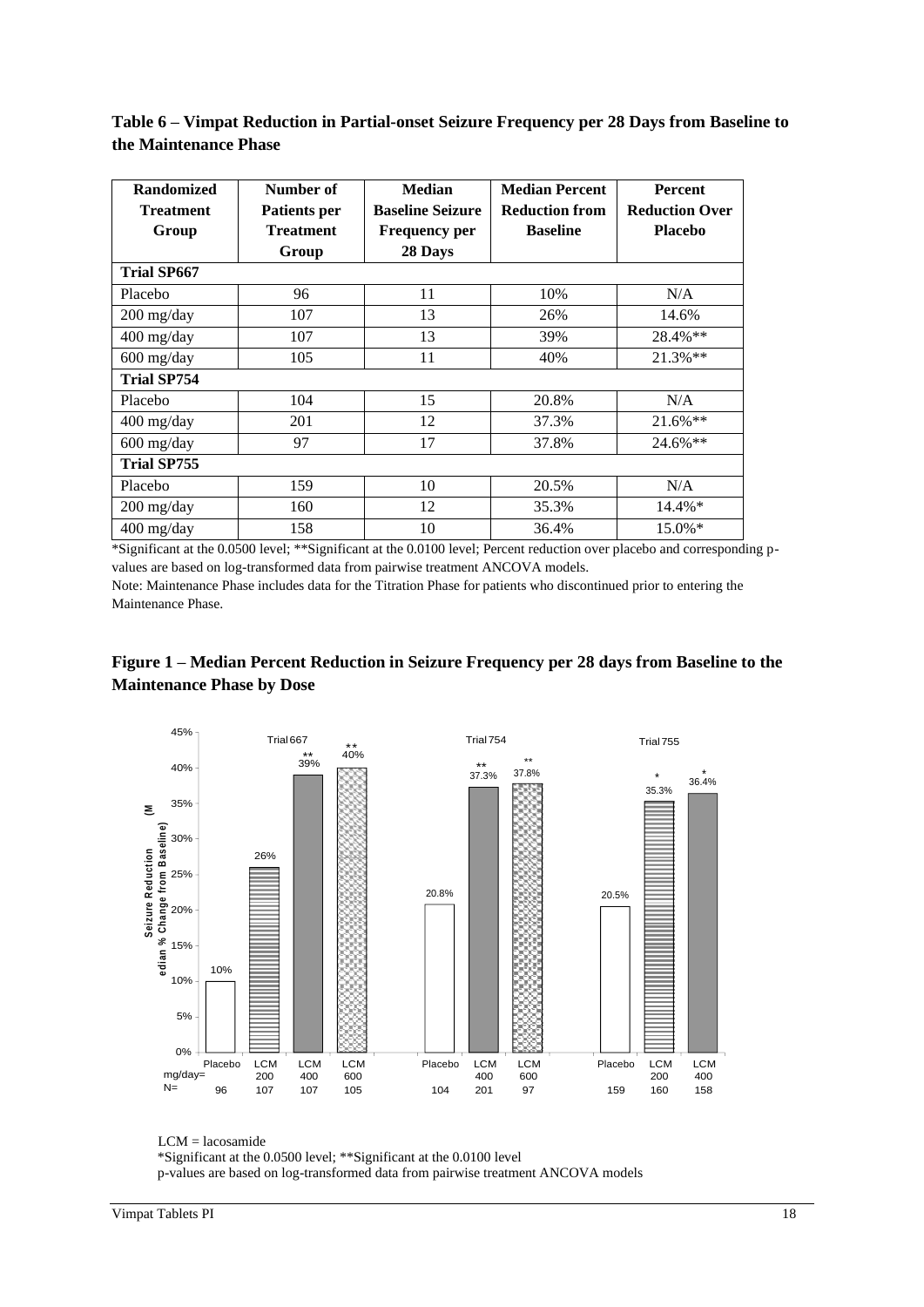**Figure 2** – **Responder Rate** ( $\geq$  50% reduction in seizure frequency)



LCM = lacosamide \*Significant at the 0.0500 level; \*\*Significant at the 0.0100 level p-values are based on pairwise treatment logistic regression models

Note: Responder rate is the proportion of patients with >50% reduction in seizure frequency per 28 days from Baseline to the Maintenance Phase

## *Loading Dose*

The pharmacokinetics and safety of a single loading dose of iv lacosamide were determined in a multicenter, open-label study designed to assess the safety and tolerability of rapid initiation of lacosamide using a single iv loading dose (including 200 mg) followed by twice daily oral dosing (equivalent to the iv dose) as add-on therapy in adult subjects 16 to 60 years of age with partial-onset seizures.

## *Paediatric population*

In children aged 4 years and older, partial-onset seizures have a similar clinical expression to those in adolescents and adults. The results of efficacy trials performed in adults can be extrapolated to children down to the age of 4 provided the dose is established and safety has been demonstrated. Weight-based dose adaptations have been established to achieve similar plasma concentrations to the ones observed in adults taking efficacious doses.

The extrapolation principle stated above was confirmed in a double-blind, randomized, placebocontrolled study. The study consisted of an 8-week baseline period followed by a 6-week titration period. Eligible patients on a stable dose regimen of 1 to ≤3 AEDs, who still experienced at least 2 partial-onset seizures during the 4 weeks prior to screening with seizure-free phase no longer than 21 days in the 8-week period prior to entry into the baseline period, were randomized to receive either placebo (n=172) or lacosamide (n=171).

Dosing was initiated at a dose of 2 mg/kg/day in subjects weighing less than 50 kg or 100 mg/day in subjects weighing 50 kg or more in 2 divided doses. During the titration period, lacosamide doses were adjusted in 1or 2 mg/kg/day increments in subjects weighing less than 50 kg or 50 or 100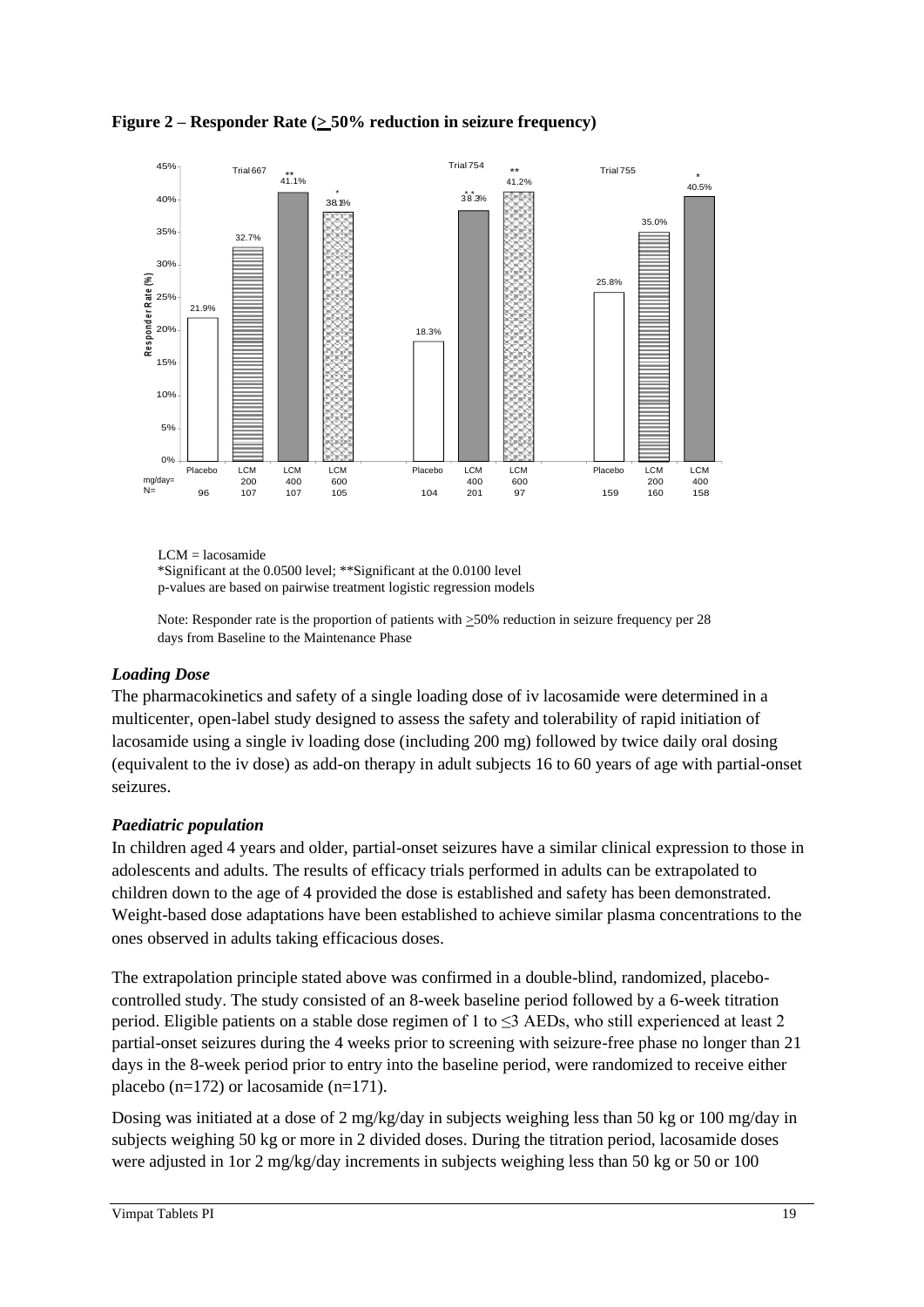mg/day or 100mg/day in subjects weighing 50 kg or more at weekly intervals to achieve the target maintenance period dose range.

Subjects must have achieved the minimum target dose for their body weight category for the final 3 days of the titration period to be eligible for entry into the 10-week maintenance period. Subjects were to remain on stable lacosamide dose throughout the maintenance period or were withdrawn and entered in the blinded taper period.

Statistically significant (p=0.0003) and clinically relevant reduction in partial-onset seizure frequency per 28 days from baseline to the maintenance period was observed between the lacosamide and the placebo group. The percent reduction over placebo based on analysis of covariance was 31.72% (95% CI: 16.342,44.277).

Overall, the proportion of subjects with at least a 50% reduction in partial-onset seizure frequency per 28 days from baseline to the maintenance period was 52.9% in the lacosamide group compared with 33.3% in the placebo group.

The quality of life assessed by The Paediatric Quality of Life Inventory (PedsQL) indicated that subjects in both lacosamide and placebo groups had a similar and stable health-related quality of life during the entire treatment period.

#### **Clinical trials (primary generalised tonic-clonic seizures)**

The efficacy of lacosamide as add-on therapy in patients 4 years of age and older with idiopathic generalised epilepsy experiencing primary generalised tonic-clonic seizures (PGCTS) was established in a 24-week double-blind, randomized, placebo-controlled, parallel-group, multi-center study. The study consisted of a 12-week historical baseline period, a 4-week prospective baseline period and a 24-week treatment period (which included a 6-week titration period and an 18-week maintenance period). Eligible patients on a stable dose of 1 to 3 antiepileptic drugs experiencing at least 3 documented PGTCS during the 16-week combined baseline period were randomized 1 to 1 to receive lacosamide or placebo (lacosamide n=121, placebo n=121).

Patients were dosed on a fixed-dose regimen. Dosing was initiated at a dose of 2 mg/kg/day in patients weighing less than 50 kg or 100 mg/day in patients weighing 50 kg or more in 2 divided doses. During the titration period, lacosamide doses were adjusted in 2 mg/kg/day increments in patients weighing less than 50 kg or 100 mg/day in patients weighing 50 kg or more at weekly intervals to achieve the target maintenance period dose of 12 mg/kg/day in patients weighing less than 30 kg, 8 mg/kg/day in patients weighing from 30 to less than 50 kg or 400 mg/day in patients weighing 50 kg or more.

The primary efficacy endpoint (patients in the full analysis set: lacosamide  $n=118$ , placebo  $n=121$ ) was time to second PGTCS during the 24-week treatment period. The key secondary endpoint of efficacy was seizure freedom for PGTCS during the 24-week treatment period.

| $\frac{1}{2}$ . The second $\frac{1}{2}$ of $\frac{1}{2}$ , $\frac{1}{2}$ , $\frac{1}{2}$ , $\frac{1}{2}$ , $\frac{1}{2}$ , $\frac{1}{2}$ , $\frac{1}{2}$ , $\frac{1}{2}$ , $\frac{1}{2}$ , $\frac{1}{2}$ , $\frac{1}{2}$ , $\frac{1}{2}$ , $\frac{1}{2}$ , $\frac{1}{2}$ , $\frac{1}{2}$ , $\frac{1$ |                      |                         |  |  |
|-------------------------------------------------------------------------------------------------------------------------------------------------------------------------------------------------------------------------------------------------------------------------------------------------------|----------------------|-------------------------|--|--|
| Efficacy variable<br>Parameter                                                                                                                                                                                                                                                                        | Placebo<br>$N = 121$ | Lacosamide<br>$N = 118$ |  |  |
| Time to second PGTCS                                                                                                                                                                                                                                                                                  |                      |                         |  |  |
| Median (days)                                                                                                                                                                                                                                                                                         | 77.0                 |                         |  |  |
| 95 % CI                                                                                                                                                                                                                                                                                               | 49.0, 128.0          | -                       |  |  |
| Lacosamide - Placebo                                                                                                                                                                                                                                                                                  |                      |                         |  |  |
| <b>Hazard Ratio</b>                                                                                                                                                                                                                                                                                   | 0.540                |                         |  |  |
| 95 % CI                                                                                                                                                                                                                                                                                               |                      | 0.377, 0.774            |  |  |
| p-value                                                                                                                                                                                                                                                                                               |                      | < 0.001                 |  |  |

**Table 7 – Time to second PGTCS and seizure freedom during 24-week treatment period**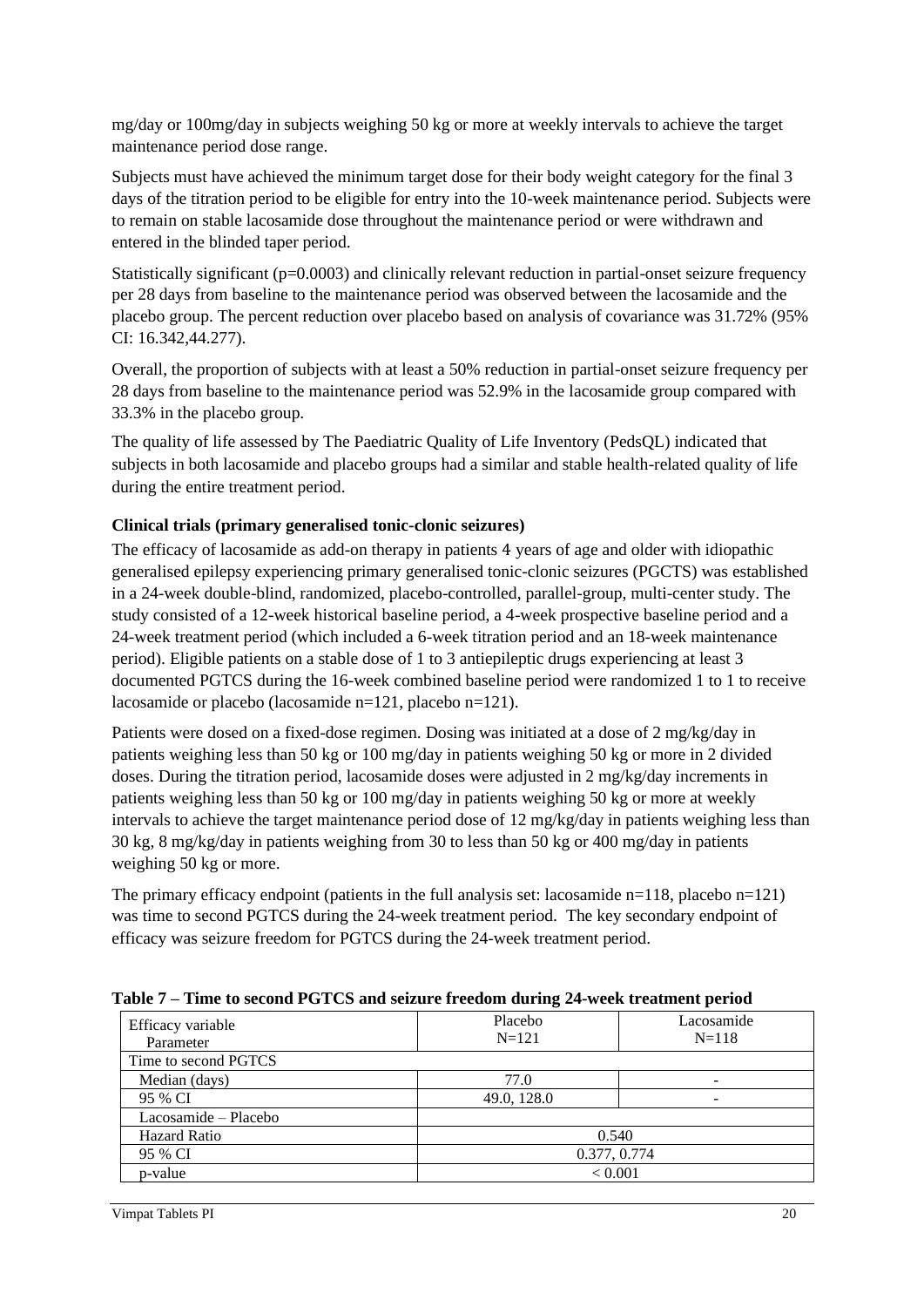| Efficacy variable<br>Parameter       | Placebo<br>$N=121$ | Lacosamide<br>$N = 118$ |
|--------------------------------------|--------------------|-------------------------|
| Seizure freedom                      |                    |                         |
| Stratified Kaplan-Meier estimate (%) | 17.2               | 31.3                    |
| 95 % CI                              | 10.4, 24.0         | 22.8, 39.9              |
| Lacosamide – Placebo                 | 14.1               |                         |
| 95 % CI                              | 3.2, 25.1          |                         |
| p-value                              | 0.011              |                         |

Note: For the lacosamide group, the median time to second PGTCS could not be estimated by Kaplan-Meier methods because ˃ 50% of patients did not experience a second PGTCS by Day 166.

During the 24-week treatment period, the proportion of patients with at least a 50% reduction in PGTCS frequency per 28 days from baseline to the treatment period was 68.1% in the lacosamide group compared with 46.3% in the placebo group; the proportion of patients with at least a 75% reduction in PGTCS frequency per 28 days from baseline to the treatment period was 57.1% in the lacosamide group compared to 36.4% in the placebo group.

The findings in the paediatric subgroup (20.2% of enrolment) were consistent with the results of the overall population for the primary, secondary and other efficacy endpoints.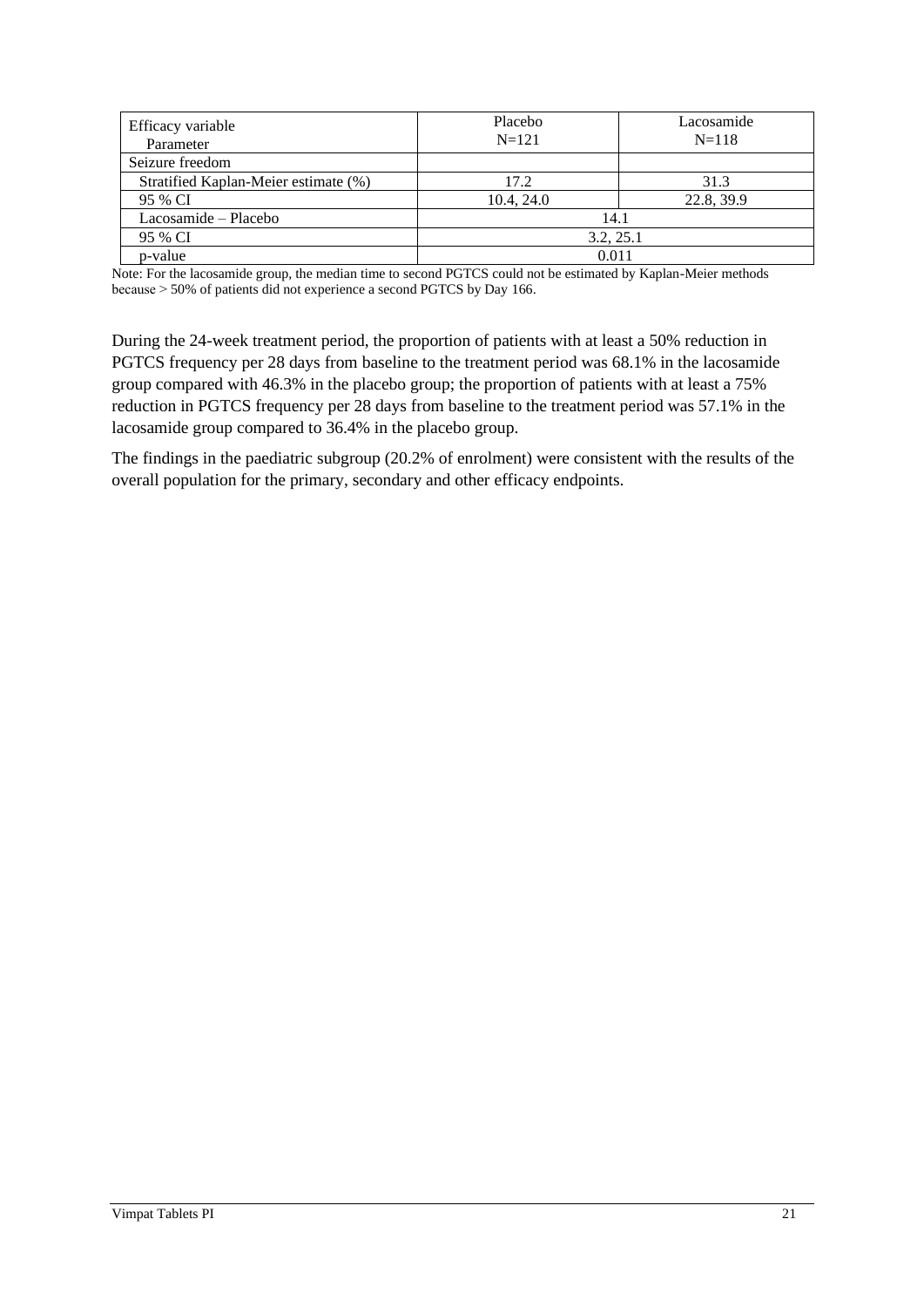100 Placebo (N=121)<br>Vimpat (N=118) 90 80 70 60  $-0$ Proportion of Patients<br>8 38 B 30 20 10  $\mathbf 0$  $\mathbf 0$ 10 70 80 90 100 110 120 130 140 150 160 170 20 30 40 50 60 Time (Days)

Kaplan-Meier Analysis of Time to 2nd PGTC Seizure (Study 5)<br>Analysis Set FullAnalysis Set

**Figure 3** – **Responder Rate (** $\geq$  **50% reduction in seizure frequency)** 

# **5.2 PHARMACOKINETIC PROPERTIES**

## **Absorption**

Lacosamide is rapidly and completely absorbed after oral administration. The oral bioavailability of lacosamide tablets is approximately 100%. Following oral administration, the plasma concentration of unchanged lacosamide increases rapidly and reaches  $C_{\text{max}}$  about 0.5 to 4 hours post-dose. Lacosamide tablets and oral solution are bioequivalent. Food does not affect the rate and extent of absorption.

After intravenous administration  $C_{\text{max}}$  is reached at the end of infusion. The plasma concentration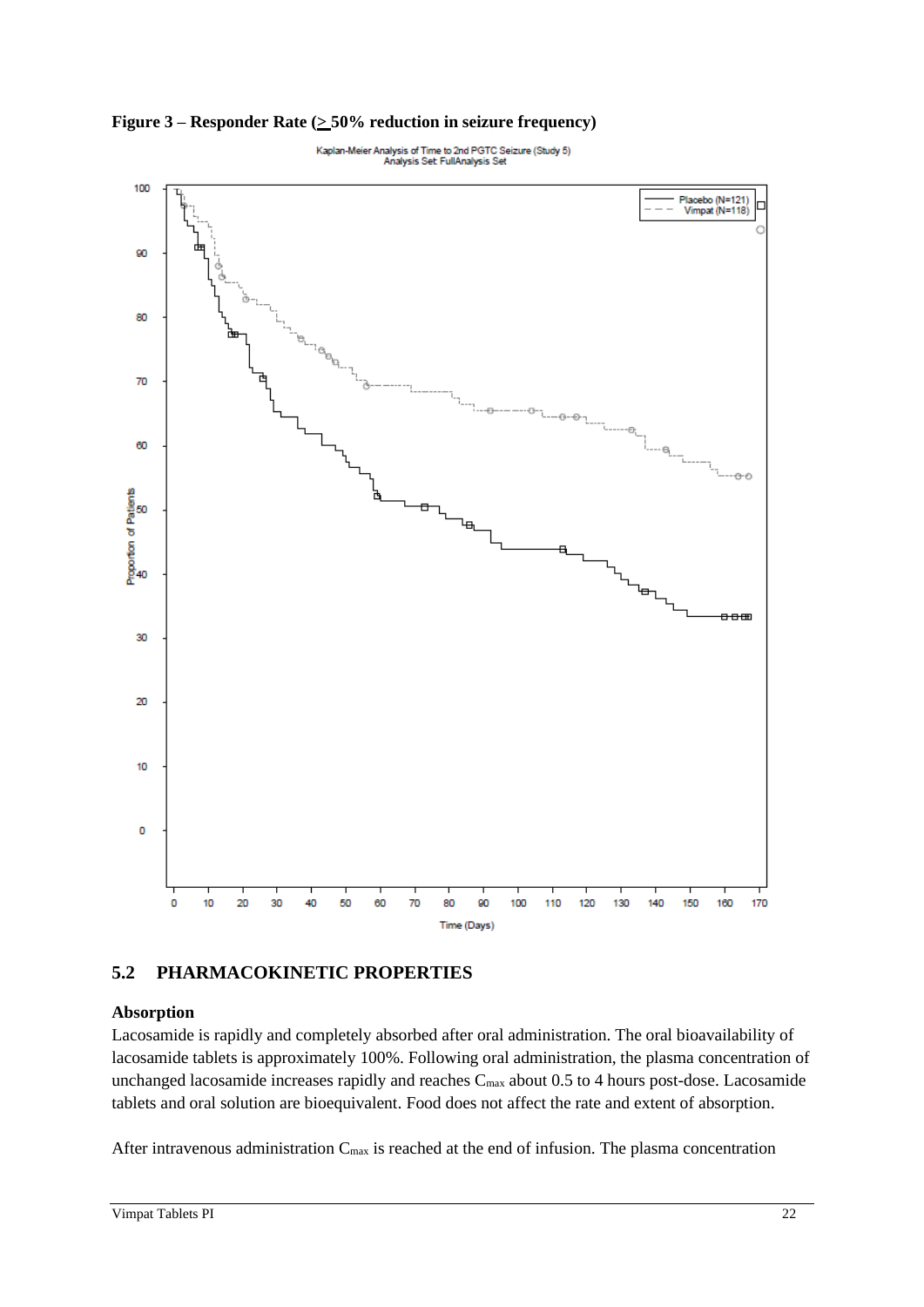increases proportionally with dose after oral (100 mg-800 mg) and intravenous (50-300 mg) administration.

## **Distribution**

The volume of distribution is approximately 0.6 L/kg. Lacosamide is less than 15% bound to plasma proteins.

### **Metabolism**

95% of the dose is excreted in the urine as drug and metabolites. The metabolism of lacosamide has not been completely characterised. The major compounds excreted in urine are unchanged lacosamide (approximately 40% of the dose) and its O-desmethyl metabolite less than 30%. A polar fraction proposed to be serine derivatives accounted for approximately 20% in urine, but was detected only in small amounts (0-2%) in human plasma of some subjects. Small amounts (0.5-2%) of additional metabolites were found in the urine.

CYP2C19, 2C9 and 3A4 are mainly responsible for the formation of the O-desmethyl metabolite, with a minor contributing role by CYP2C19. No clinically relevant difference in lacosamide exposure was observed comparing its pharmacokinetics in extensive metabolisers (EMs, with a functional CYP2C19) and poor metabolisers (PMs, lacking a functional CYP2C19). No other enzymes have been identified to be involved in the metabolism of lacosamide.

The plasma concentration of O-desmethyl-lacosamide is approximately 15% of the concentration of lacosamide in plasma. This major metabolite has no known pharmacological activity.

#### **Excretion**

Lacosamide is primarily eliminated from the systemic circulation by renal excretion and biotransformation. After oral and intravenous administration of radiolabeled lacosamide, approximately 95% of radioactivity administered was recovered in the urine and less than 0.5% in the faeces. The elimination half-life of the unchanged drug is approximately 13 hours. The pharmacokinetics is dose proportional and constant over time, with low intra- and inter-subject variability. Following twice daily dosing, steady state plasma concentrations are achieved after a 3 day period. The plasma concentration increases with an accumulation factor of approximately 2.

Modelling shows a single loading dose of 200 mg approximates steady-state concentrations comparable to 100 mg twice daily oral administration.

#### **Pharmacokinetics in special patient groups**

#### *Gender*

Clinical trials indicate that gender does not have a clinically significant influence on the plasma concentrations of lacosamide.

## *Renal impairment*

The AUC of lacosamide was increased by approximately 30% in mildly and moderately and 60% in severely renal impaired patients and patients with end-stage renal disease requiring haemodialysis compared to healthy subjects, whereas  $C_{\text{max}}$  was unaffected.

Lacosamide is effectively removed from plasma by haemodialysis. Following a 4 hour haemodialysis treatment, AUC of lacosamide is reduced by approximately 50%. Therefore dosage supplementation following haemodialysis is recommended (see Section 4.2 Dose and Method of Administration). The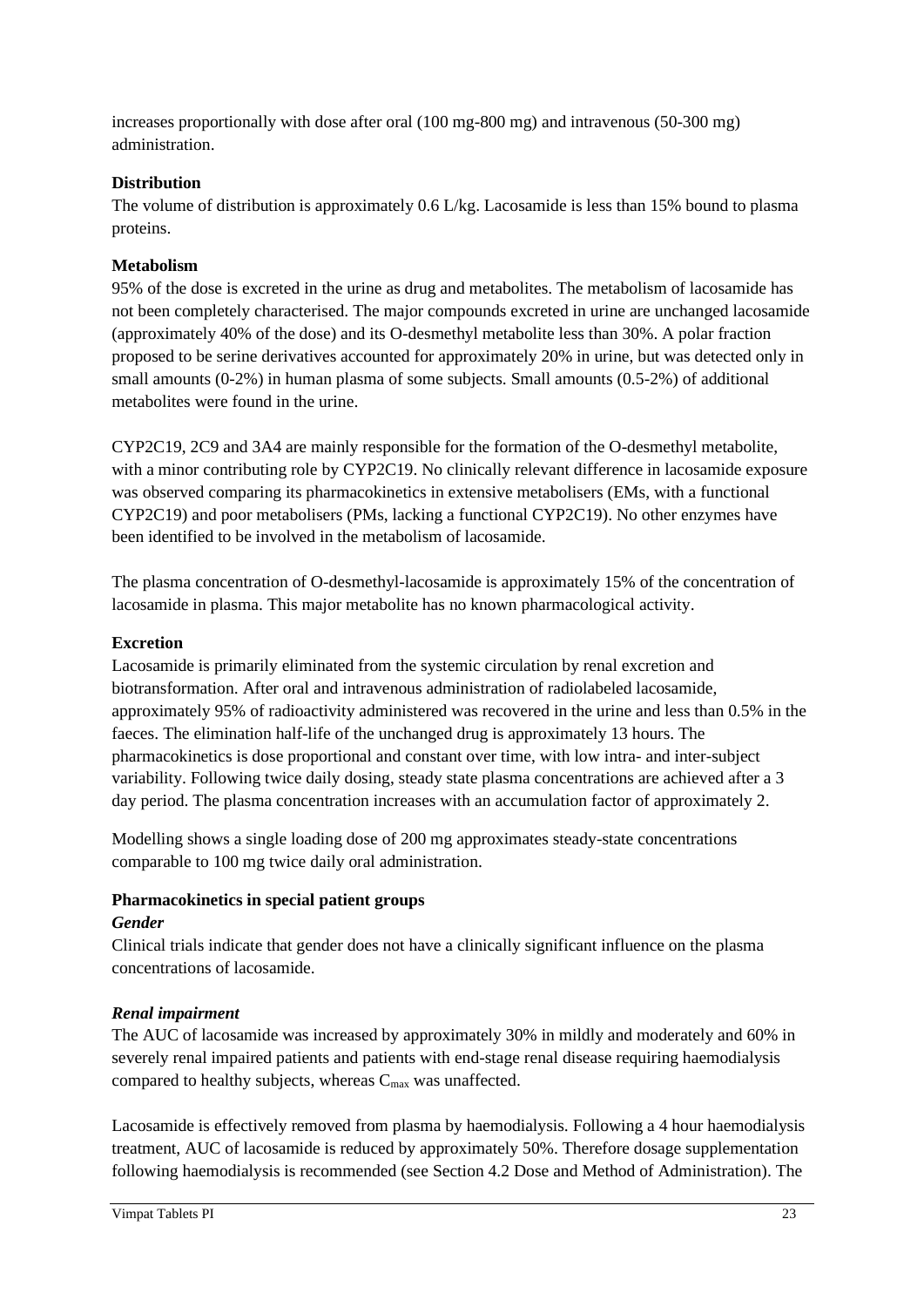exposure of the O-desmethyl metabolite was several-fold increased in patients with moderate and severe renal impairment. In absence of haemodialysis in patients with end-stage renal disease, the levels were increased and continuously rising during the 24-hour sampling. It is unknown whether the increased metabolite exposure in end-stage renal disease subjects could give rise to adverse effects but no pharmacological activity of the metabolite has been identified.

### *Hepatic impairment*

Subjects with moderate hepatic impairment (Child-Pugh B) showed higher plasma concentrations of lacosamide (approximately 50% higher AUC<sub>norm</sub>). The higher exposure was partly due to a reduced renal function in the studied subjects. The decrease in nonrenal clearance in the patients of the study was estimated to give a 20% increase in the AUC of lacosamide. The pharmacokinetics of lacosamide has not been evaluated in severe hepatic impairment (see Section 4.2 Dose and Method of Administration).

## *Elderly (over 65 years of age)*

In a study in elderly men and women including 4 patients > 75 years of age, AUC was about 30 and 50% increased compared to young men, respectively. This is partly related to lower bodyweight. The bodyweight normalized difference is 26 and 23%, respectively. An increased variability in exposure was also observed. The renal clearance of lacosamide was only slightly reduced in elderly subjects in this study.

A general dose reduction is not considered to be necessary unless indicated due to reduced renal function (see Section 4.2 Dose and Method of Administration).

### *Paediatric population*

The paediatric pharmacokinetic profile of lacosamide was determined in a population pharmacokinetic analysis using sparse plasma concentration data obtained in one placebo-controlled randomized study and three open-label studies in 414 children with epilepsy.

The typical volume of distribution (V/F) was 0.71 L/kg. The typical plasma clearance was estimated to be 1.04 L/h, 1.32 L/h and 1.86 L/h for children weighing 20 kg, 30 kg and 50 kg respectively. In comparison, plasma clearance was estimated at 1.92 L/h in adults (70 kg body weight).

## **5.3 PRECLINICAL SAFETY DATA**

#### **Genotoxicity**

Lacosamide was inactive in an *in vitro* mouse L5178Y lymphoma assay (tk locus) with positive or equivocal response only at excessive concentrations of 3 mg/mL (12 mM) and above. No genotoxicity was observed in tests for bacterial gene mutation *in vitro* and unscheduled DNA synthesis in rat hepatocytes *ex vivo,* or in an *in vivo* mouse micronucleus test for clastogenicity.

#### **Carcinogenicity**

Lacosamide did not show any tumourigenic responses in long-term carcinogenicity studies in mice and rats. The highest oral doses used resulted in systemic drug exposures (based on plasma  $AUC_{0-24h}$ ) that were similar to (mice) or about three times (rats) that in humans treated with the maximum recommended dose.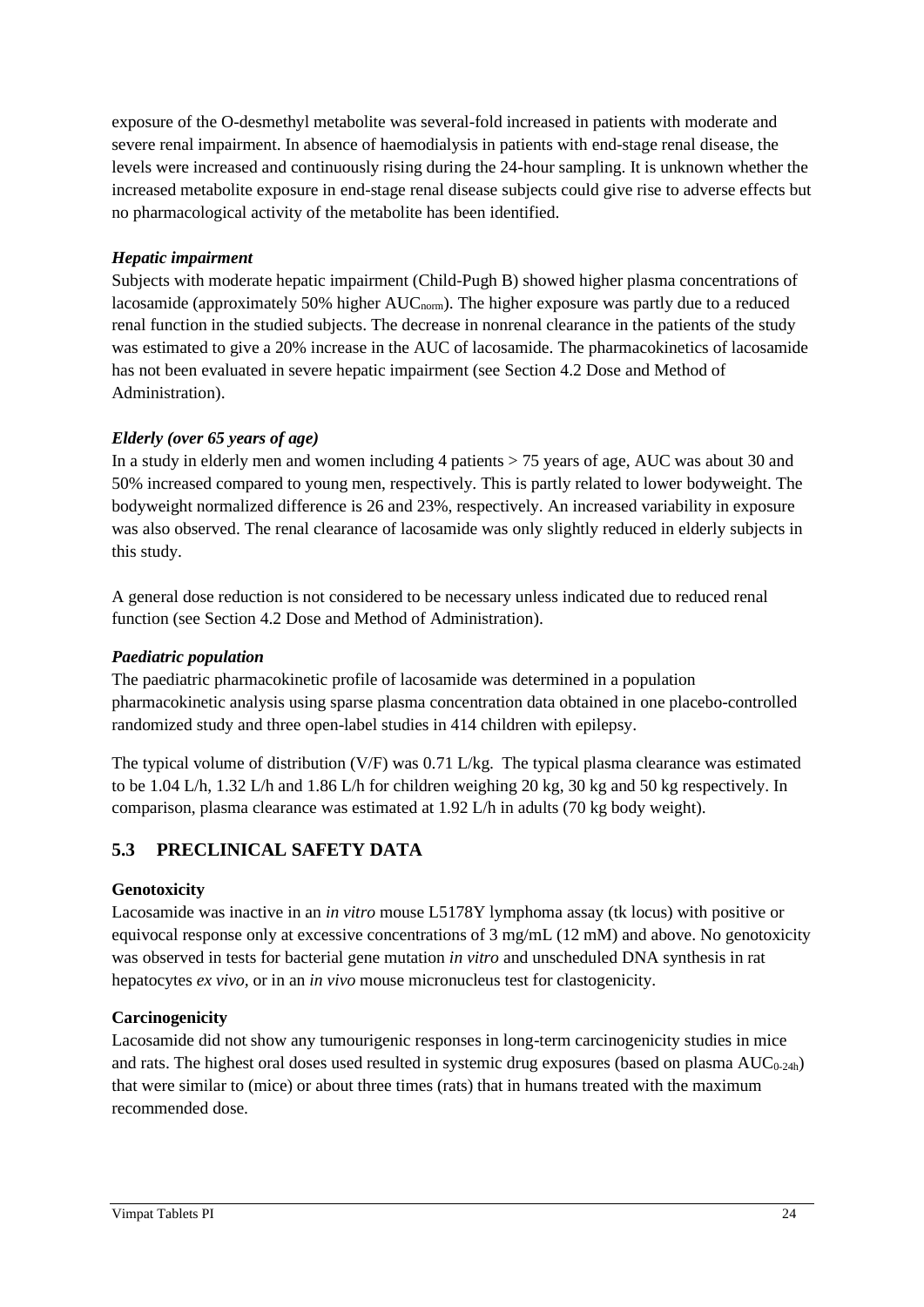# **6 PHARMACEUTICAL PARTICULARS**

## **6.1 LIST OF EXCIPIENTS**

Vimpat film-coated tablets contain the following inactive ingredients: colloidal anhydrous silica, crospovidone, hyprolose, magnesium stearate, macrogol 3350, microcrystalline cellulose, polyvinyl alcohol, purified talc, titanium dioxide and dye pigments as specified below:

50 mg tablets: Iron oxide red C177491, iron oxide black C177499, indigo carmine C173015.

100 mg tablets: Iron oxide yellow C177492.

150 mg tablets: Iron oxide yellow C177492, iron oxide red C177491, iron oxide black C177499.

200 mg tablets: Indigo carmine C173015.

Vimpat oral solution contains the following inactive ingredients: glycerol, carmellose sodium, sorbitol solution (70 per cent) (crystallising), macrogol 4000, sodium chloride, citric acid, acesulfame potassium, sodium methyl hydroxybenzoate, Strawberry flavor 501440 T (PI#11565), Masking flavor 501521 T (PI# 12943) and purified water.

## **6.2 INCOMPATIBILITIES**

Incompatibilities were either not assessed or not identified as part of the registration of this medicine.

## **6.3 SHELF LIFE**

Vimpat film-coated tablets: 4 years.

Vimpat oral solution: 3 years. Once open, discard within 2 months.

## **6.4 SPECIAL PRECAUTIONS FOR STORAGE**

Store Vimpat film-coated tablets below 30°C.

Store Vimpat oral solution below 30°C. Do not refrigerate, Do not freeze.

## **6.5 NATURE AND CONTENTS OF CONTAINER**

Vimpat film-coated tablets are blister packed and available in strengths of 50 mg, 100 mg, 150 mg, and 200 mg lacosamide.

50 mg: Available in blister packs containing 14, 56\* and 168\* tablets.

100 mg: Available in blister packs containing 14, 56 and 168\* tablets.

150 mg: Available in blister packs containing 14, 56 and 168\* tablets.

200 mg: Available in blister packs containing 14\*, 56 and 168\* tablets.

*\*not currently distributed in Australia.*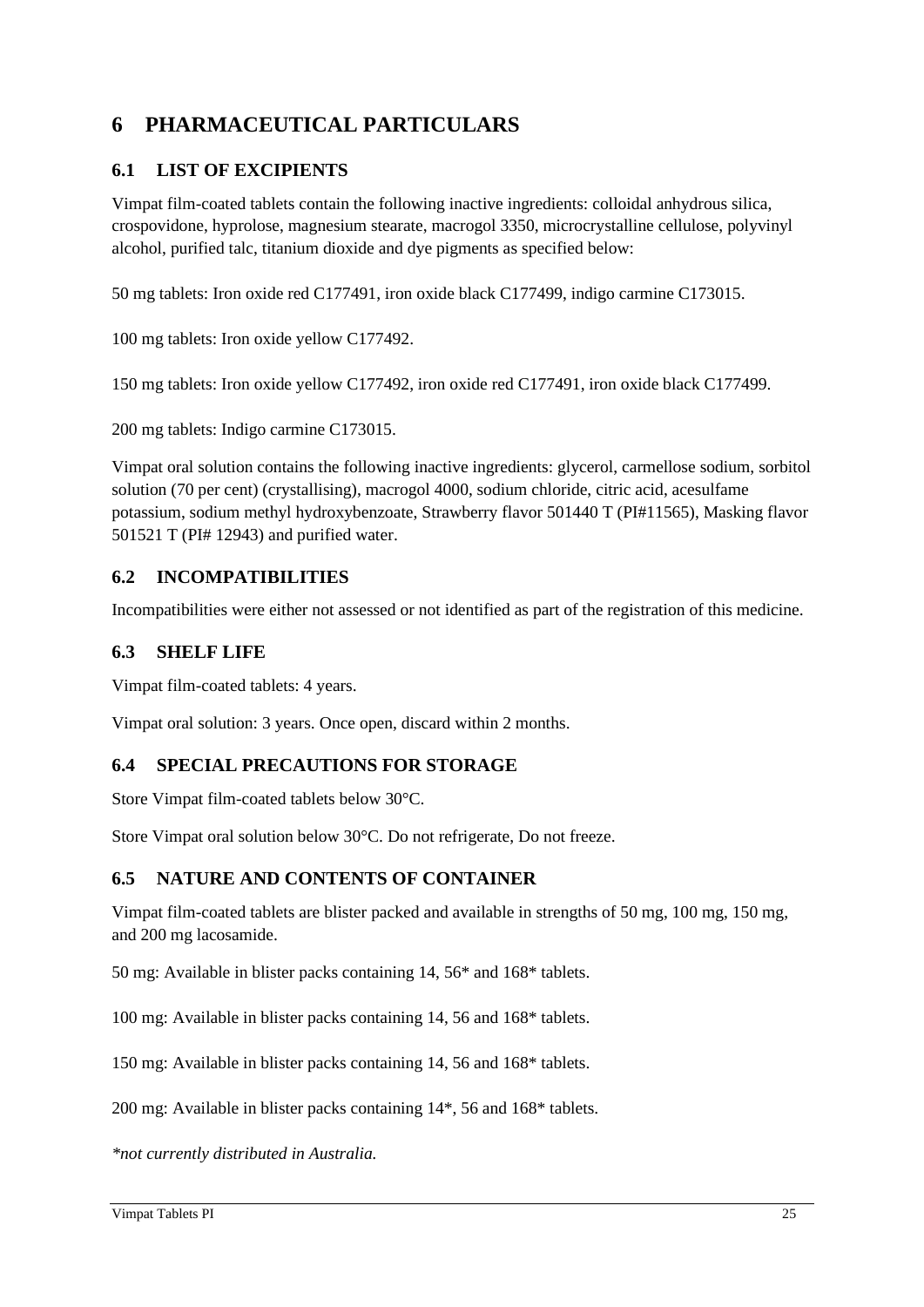Vimpat oral solution is packed in a 200 mL amber glass bottles with a child resistant closure and is available as 10 mg/mL strength. The pack also contains an oral syringe 10 mL.

## **6.6 SPECIAL PRECAUTIONS FOR DISPOSAL**

Any unused medicine or waste material should be disposed of by taking to your local pharmacy.

## **6.7 PHYSICOCHEMICAL PROPERTIES**

Chemical name: (R)-2-acetamido-N-benzyl-3-methoxypropionamide Molecular formula:  $C_{13}H_{18}N_2O_3$ MW: 250.30

## **Chemical structure**



## **CAS number**

175481-36-4

The active ingredient lacosamide is a white to light yellow powder. It is sparingly soluble in water (30 mg/mL at 25°C) and slightly soluble in acetonitrile and ethanol.

# **7 MEDICINE SCHEDULE (POISONS STANDARD)**

S4

# **8 SPONSOR**

UCB Pharma A division of UCB Australia Pty Ltd Level 1, 1155 Malvern Road Malvern VIC 3144, Australia Phone: +613 9828 1800 Website: [www.ucbaustralia.com.au](http://www.ucbaustralia.com.au/) E-mail: medicalinformationAU@ucb.com

# **9 DATE OF FIRST APPROVAL**

31 July 2012

# **10 DATE OF REVISION**

16th May 2022

## **SUMMARY TABLE OF CHANGES**